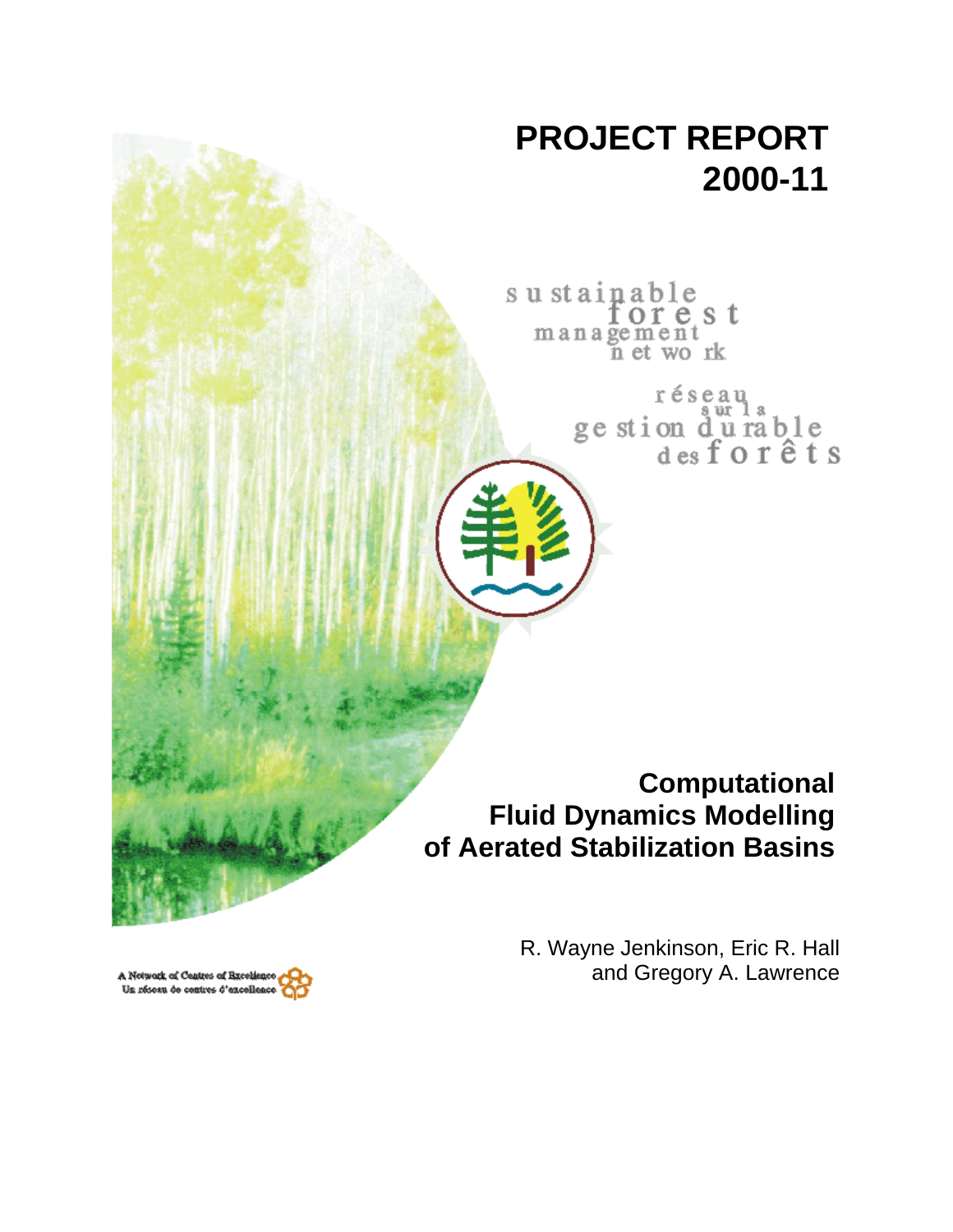For copies of this or other SFM publications contact:

Sustainable Forest Management Network G208 Biological Sciences Building University of Alberta Edmonton, Alberta, T6G 2E9 Ph: (780) 492 6659 Fax: (780) 492 8160 http://www.ualberta.ca/sfm/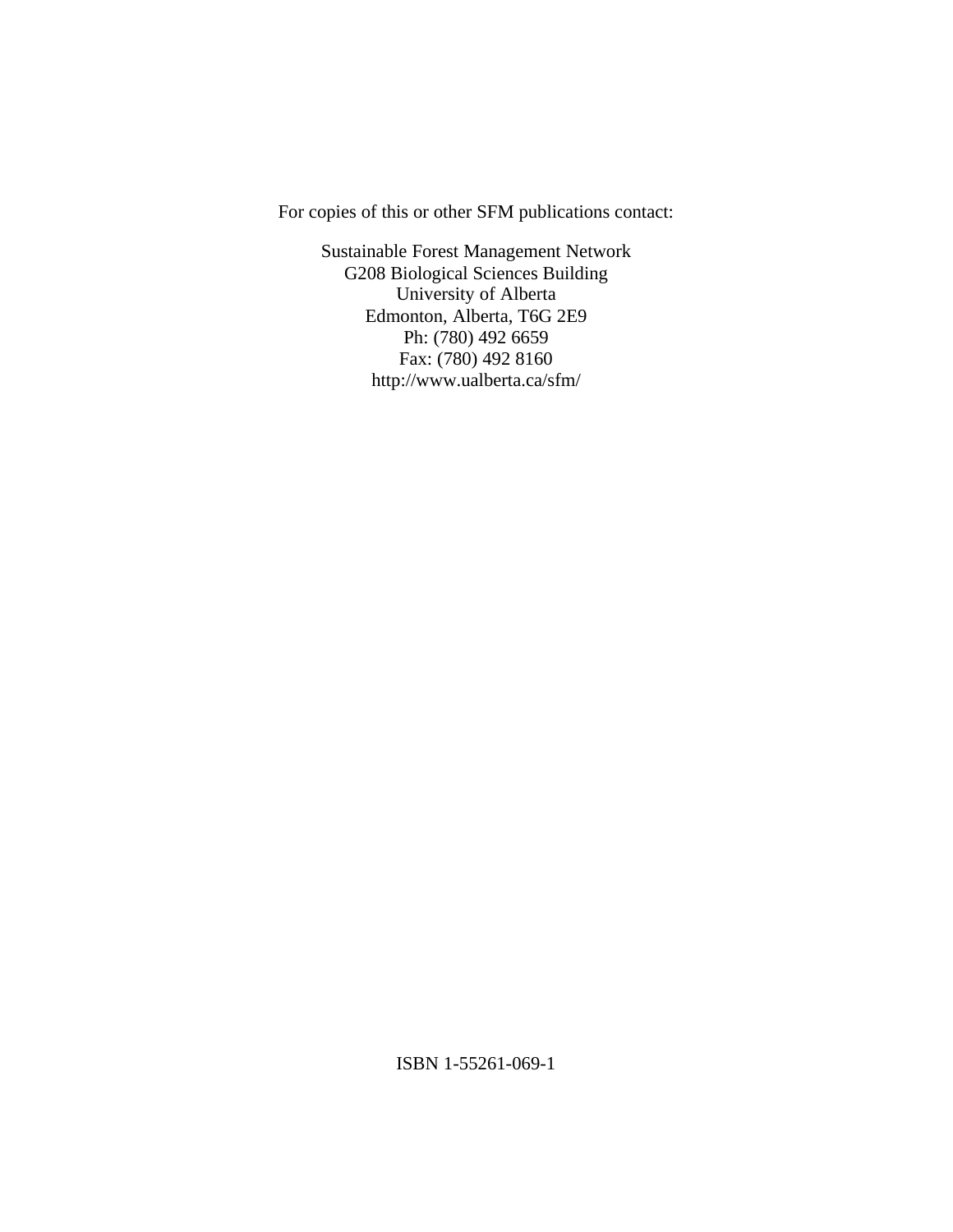# **Computational Fluid Dynamics Modelling of Aerated Stabilization Basins**

**SFM Network Project:**

**Development of Simulators for Biological Treatment Systems**

by

**R. Wayne Jenkinson, Eric R. Hall and Gregory A. Lawrence**

**Department of Civil Engineering and Pulp and Paper Centre**

The University of British Columbia, Vancouver, B.C.

**July 2000**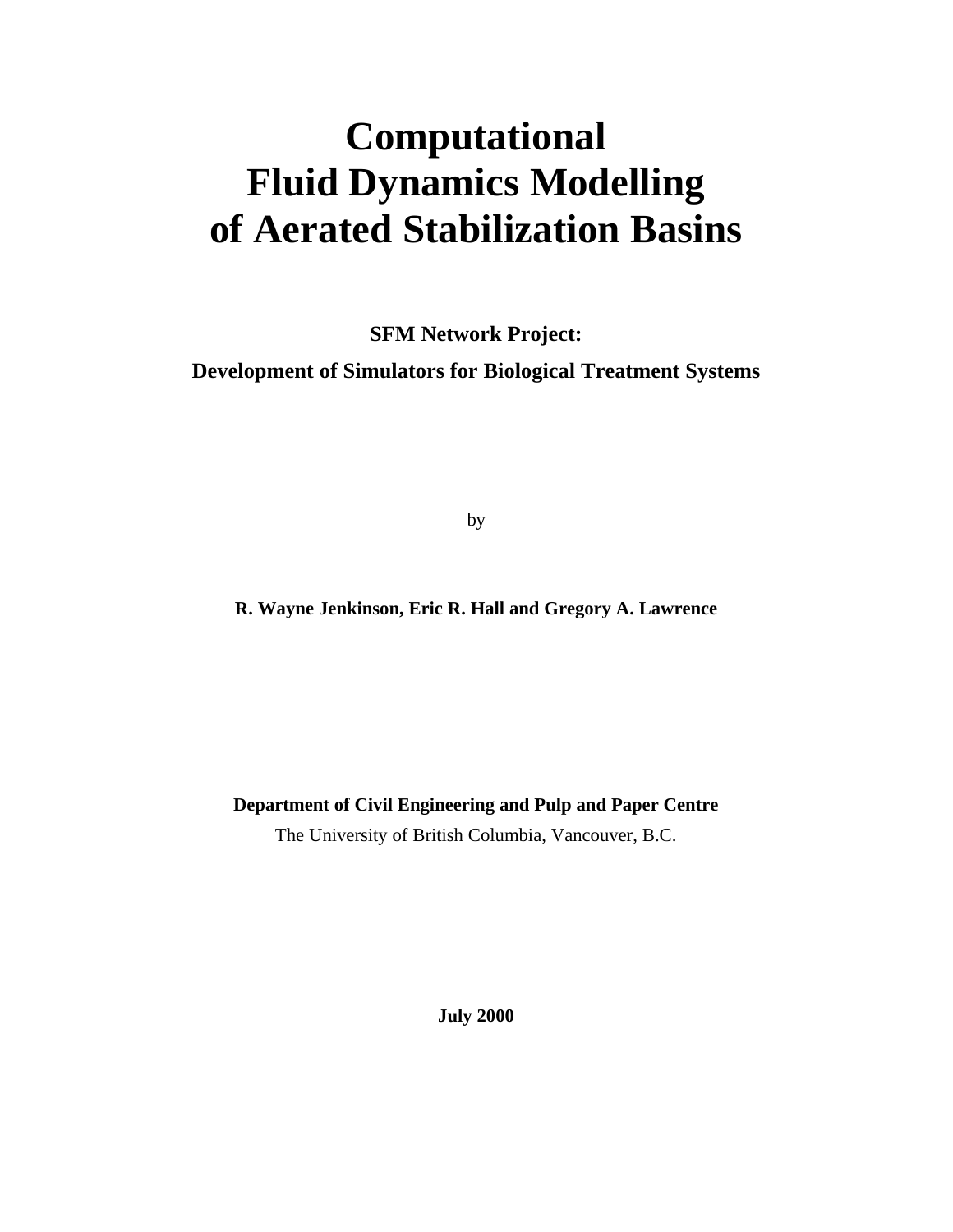# **ABSTRACT**

This study endeavored to apply computational fluid dynamics (CFD) techniques to aerated stabilization basins (ASBs) on a laboratory scale. A laboratory study was set up to assess the hydraulic impacts of a small-scale mechanical surface aerator in a still-water tank. A small surface mechanical aerator was built that would circulate from 0.5 to 4 L/sec. The aerator was employed in a tank and the velocity patterns imparted by the aerator were measured using an acoustic Doppler velocimeter (ADV). The velocity profiles were converted into dispersion parameters for use in a CFD model. A local turbulent time scale method was used to determine an approximate dispersion value as a function of distance from the aerator. The analysis examined different aerator power settings under otherwise identical conditions. Three successful runs were completed. The chaotic patterns within the tank induced by the aerator, produced turbulent structures that were not easily resolved using a time averaged statistical turbulence approach.

Tracer studies were performed in the same basin, modified to provide a flow-through environment. The studies were performed with and without aeration and at different flowthrough rates. Tracer study results were examined and some of the typical parameters used in the literature were extracted for comparative analysis. The trends were surprising as the dimensionless axial dispersion number was inversely related to the degree of mixing applied.

A two-dimensional computational fluid dynamics (CFD) model was employed to model the fluid flow within the basin without aeration using a commercial package, FLUENT. The modeling results were compared with depth-averaged ADV velocity measurements taken within the basin. Many CFD modeling parameters were varied, including grid size and structure, turbulence modeling and boundary condition modeling. The model compared well with the ADV data.

The results from the FLUENT modeling were applied to a second CFD model that solved the solute transport equations over a structured grid. The solute transport modeling only examined the transport equations with uniform dispersion over the basin and, although it was the original intent, no attempts were made to model aeration at this stage. The overall shape of the modeled tracer curves compared favourably to the tracer study data obtained in the lab.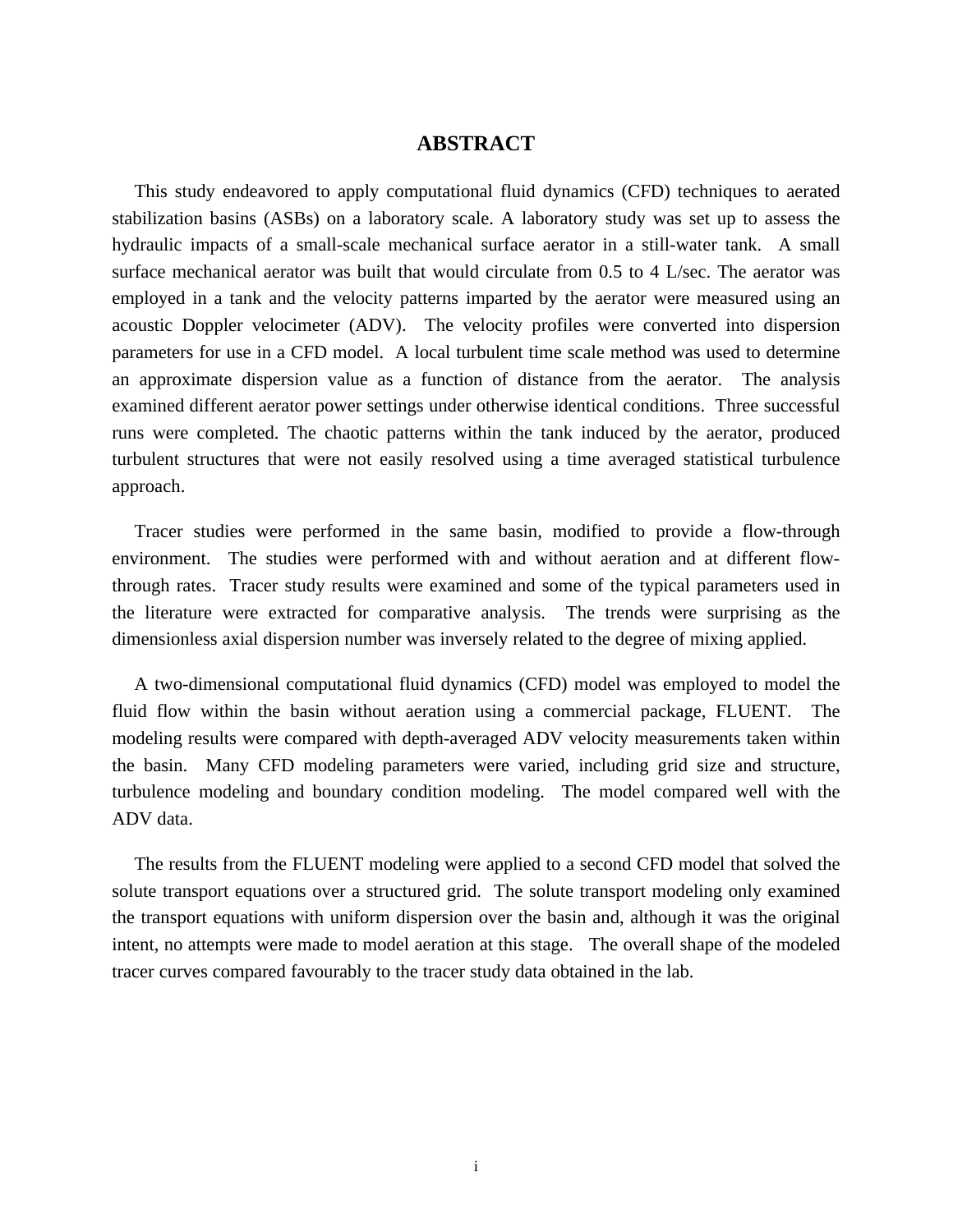# **ACKNOWLEDGEMENTS**

The authors would like to thank the Natural Sciences and Engineering Research Council of Canada, the NSERC/COFI Industrial Research Chair in Forest Products Waste Management and the Sustainable Forest Management Network of Centres of Excellence, for their financial support.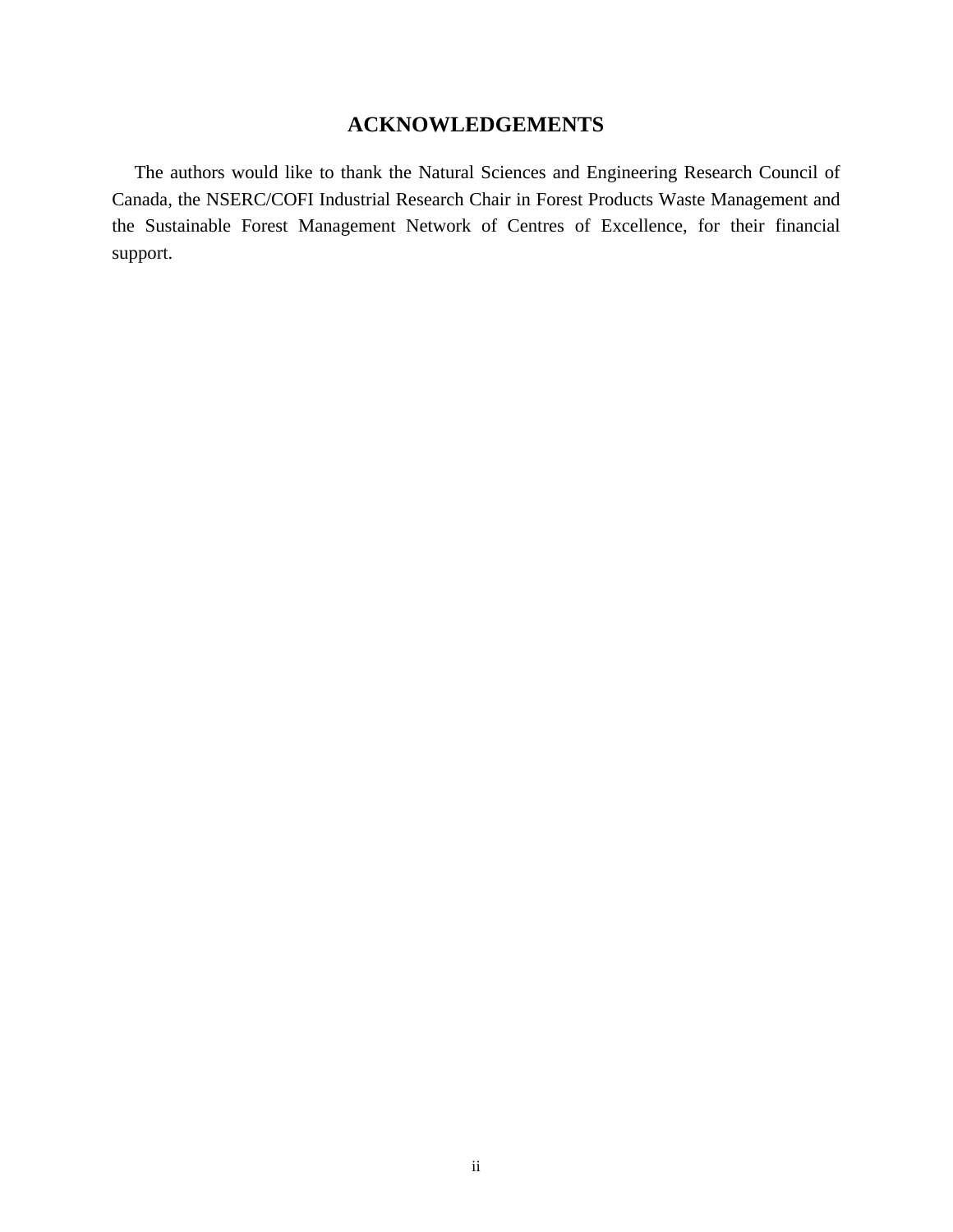## **INTRODUCTION**

The aerated stabilization basin (ASB) is the most common secondary wastewater treatment system utilized by the forest products industry. ASBs are partially mixed, aerated reactors that degrade wastes biologically prior to discharge into the environment. These systems are characterized by hydraulic retention times of 3 - 10 days, are 1 - 5 m deep and occupy hectares of surface area. Structurally, these systems are very simple, being essentially shallow, lined, flowthrough ponds, usually with mechanical surface aerators included to provide the necessary oxygen and mixing required for waste stabilization.

It is known that the performance of ASBs and related systems is highly dependent on the flow conditions (Nameche and Vasel 1998). The modeling of substrate decay typically uses an exponential decay equation based on the time the substrate spends in the reactor. The efficiency of the hydraulics of a system will have a direct impact on the amount of time the substrate will spend in the system, on average, and therefore will have a direct effect on the system performance. A variety of techniques have been developed to examine the hydraulics of reactors and specifically ASBs and waste stabilization ponds, but until recently, these were very simplistic mathematical models that attempted to model the reactor by simplifying the reactor to a representative model that reproduces the bulk fluid mixing response. Recently, more innovative techniques have arisen in the field of computational fluid dynamics (CFD) that examine the more detailed flow fields within reactors, allowing the hydraulic performance and mixing characteristics of the reactor to be extracted from the CFD solution. Some effort has been made to apply the CFD techniques to the problems of waste stabilization ponds and aerated stabilization basins. However, none have considered directly the hydraulic impacts of the aerators themselves. Literature unrelated to CFD analysis has shown the importance of aeration in determining the degree of mixing in an ASB (Nameche and Vasel 1998). This study attempted to examine the impacts of aerators on ASBs, using a laboratory scale apparatus. When the apparatus was constructed, several factors that ordinarily may have an impact on ASBs, were effectively neglected in this study. Only a single aerator was included in the study, so the effects of multiple aerators or aerator interaction were not addressed. The aerator was always placed in the center of the tank, so that the effects of aerator placement were not addressed.

The study did address several issues related to the inclusion of aeration in reactor tanks. The flow calibration of a model aerator was examined. The impact on the velocity fields in the surrounding waters of an aerator at various power settings was examined. The change in residence time distribution (RTD) was examined in a flow-through tank, with and without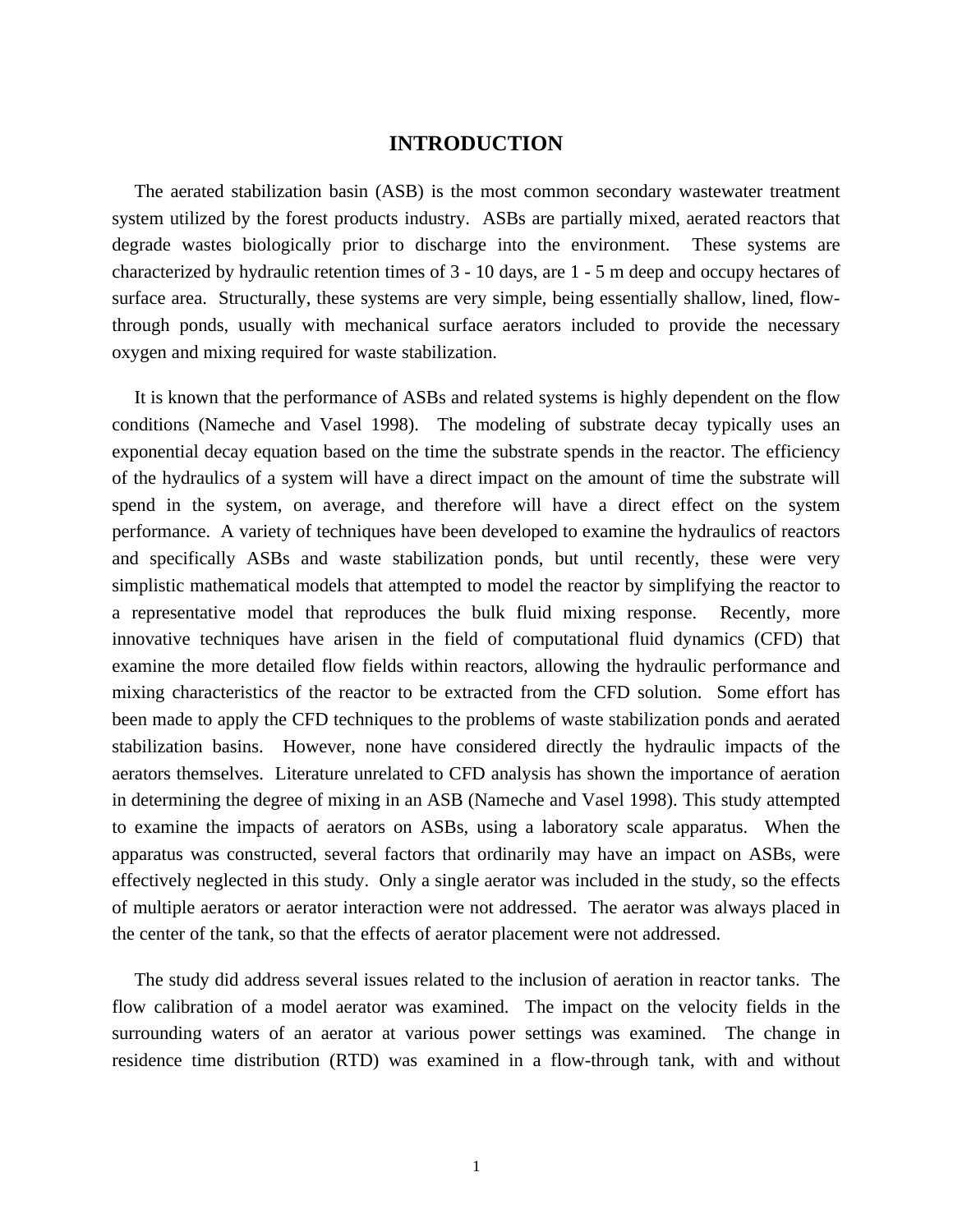aeration, and the matching of flow field velocity measurements and RTD curves from CFD modeling to laboratory data was undertaken.

The itemized list of objectives was as follows:

- 1. To determine, using a laboratory scale apparatus, the velocity and turbulence profiles induced around a small-scale surface mechanical aerator, whereby a determination of mixing imparted by the aerator could be calculated as a function of distance from the aerator and aerator flow rate. Detailed knowledge of flow patterns is critical for the incorporation of an aerator model into a CFD routine.
- 2. To conduct a series of tracer studies to provide detailed bulk-mixing relationships between degrees of mixing in the basin and the shape of the residence time distribution curves; and
- 3. To produce a two-dimensional CFD model that incorporates the mixing influence of a surface mechanical aerator and accurately reproduces the RTD curves of the of a basin with and without mixing.

Further details on this study are available in Jenkinson (2000).

## **AERATOR AND BASIN CONSTRUCTION**

A laboratory-scale tank and an aerator were designed and built to test hydraulic impacts of an aerator on its surrounding water. The aerator was designed to be similar to many of the types of surface mechanical aerators used by the wastewater treatment industry. A scale drawing of the aerator built for this study is provided in Figure 1. The flow through the aerator was driven by a 3.8 cm diameter impeller sleeved by a 20 cm diameter draught tube. The draught tube was removable and although several lengths of tube were available, only the 20 cm draught tube was employed in this study. The water drawn up through the tube was sprayed laterally by a splash plate. A 90-Watt DC motor, the power to which was controlled by a 10-point rheostat, powered the propeller. The entire apparatus was supported by stilts and rested on the floor of the study basin.

The aerator was designed so that many of the important dimensions could be adjusted. The position of the motor could be moved relative to the splash plate, allowing for independent positioning of the propeller (shown as dimension "B" in Figure 1). The position of the draught tube could be moved up or down relative to the splash plate (dimension "C") and the entire apparatus could be moved up and down along the main support stilts allowing for accurate positioning within the water column (dimension "A"). The width and height dimensions of the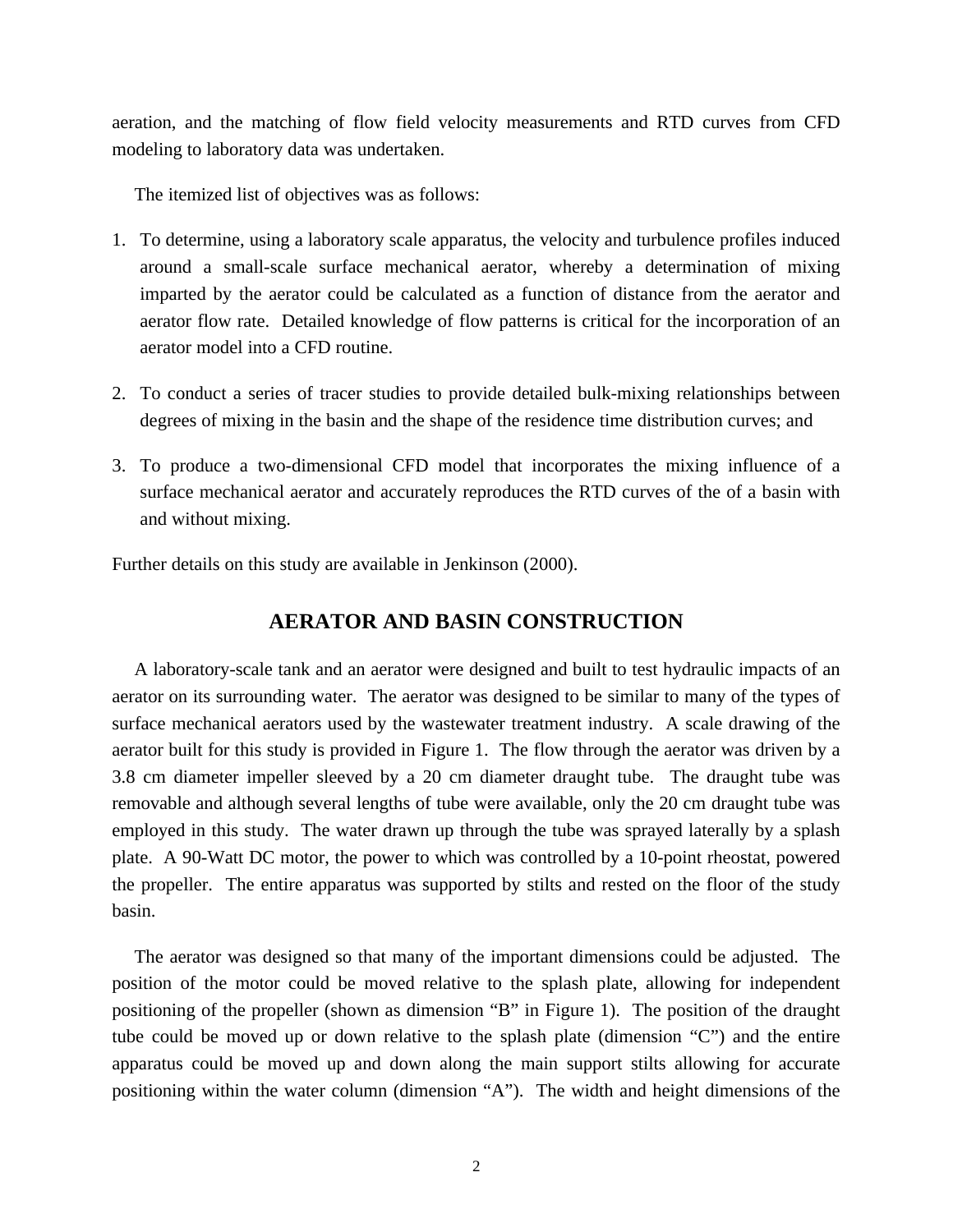aerator are shown in Figure 1 to illustrate the size of the aerator. It had a base diameter of 38.1 cm (15 inches) and a vertical support rod height of 83.8 cm (33 inches).



Figure 1: Model aerator schematic.

The basin in which the testing of the aerator took place was 3.7 m wide, 5.5 m long and 0.61 m deep. The basin could be configured for still water aerator studies (i.e. no ambient flow field), or flow throught conditions. The basin was filled with water from the Vancouver water distribution network, and was seeded with silica particles of approximately 8 μm in diameter to increase the acoustic response of the velocity measurement device, described below. Approximately 2000 mL of the silica particles were used to seed the basin when full, but the amounts added were not precise and silica was added only as required. Figure 2 shows a construction drawing of the basin, including the support struts along the sides.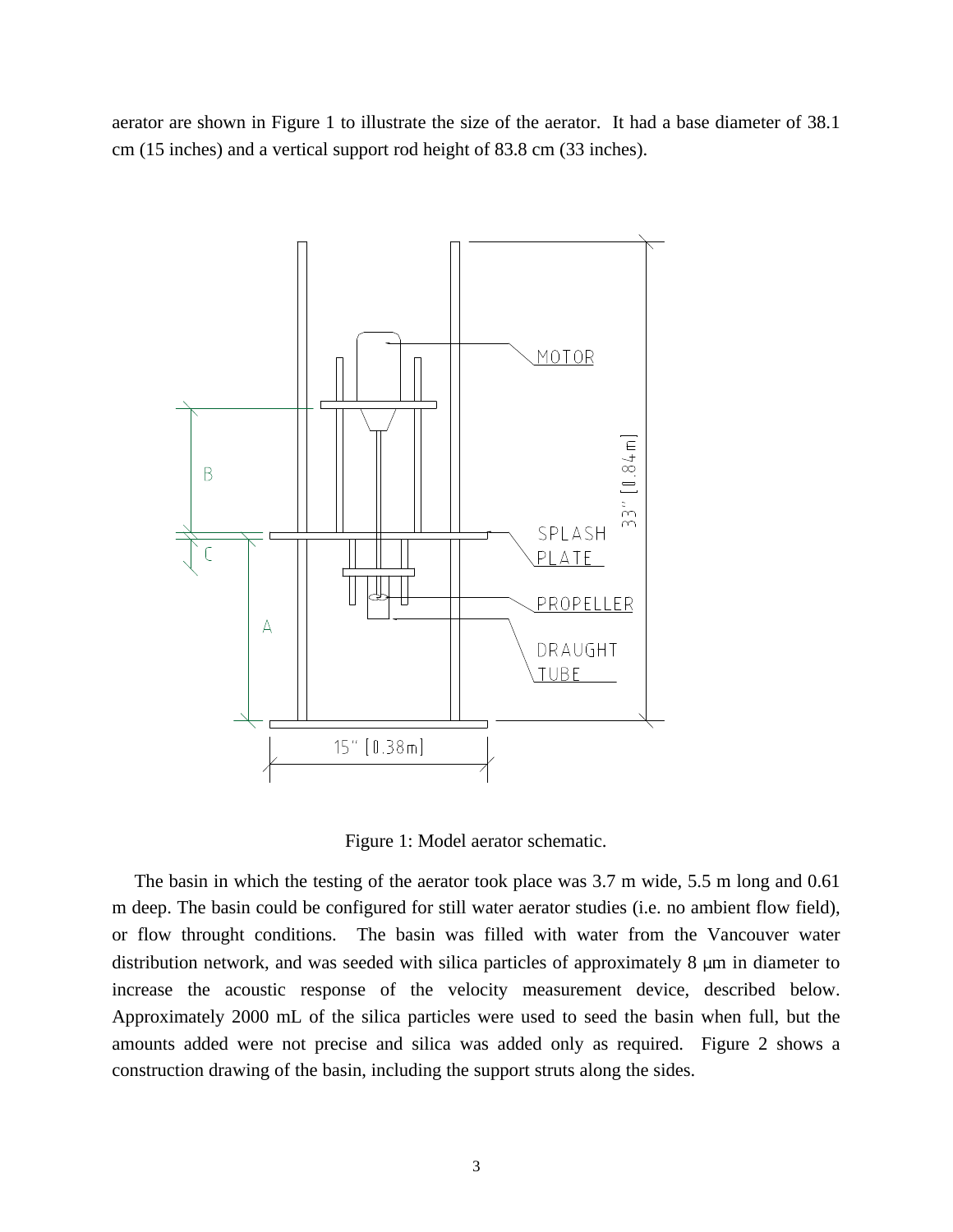The rationale in determining an appropriate size for the test basin and aeration device involved some comparison of aerator flow rates to reactor volume ratios and attempting to size the aerator accordingly for this study. The size of the basin was essentially fixed by the available space in the laboratory at approximately 7.0  $m<sup>3</sup>$  (at a water depth of 0.42 cm). The aerator was designed to produce a comparable flow ratio to that observed in the field. Communications with an aerator manufacturer (Aqua-Aerobic Systems Inc.) provided some approximate flow rates for 75 HP surface mechanical aerators. These aerators are employed at an ASB in Grande Prarie, Alberta. An additional study provided in the literature (Aqua-Aerobic 1998) cited a reactor with identical mechanical aerators in a mill aerated lagoon system in Boyle, Alberta. Table 1 below illustrates the approximate Volume to Flow ratios.

Table 1: Existing mill volume to flow ratios

| Mill              | Volume $(m^3)$ | Number of       |             | <b>Volume / Flow Target Model Aerator Flow</b> |
|-------------------|----------------|-----------------|-------------|------------------------------------------------|
|                   |                | <b>Aerators</b> | Ratio (hrs) | Rate (L/sec)                                   |
| Grande Prarie, AB | 836 000        | 30              | 6.9         | 0.30                                           |
| Boyle, AB         | 100 000        | 21              | 1.2         | 1.9                                            |

Assuming that these were fairly typical values of aerator flow density, the aerator designed for the present study should have an approximate flow range of 0.3 L/sec to 1.9 L/sec. It was difficult to determine the flow of the aerator prior to actual construction but with the knowledge of the pitch, and diameter of the impeller blade and approximate rotations per minute of the motor known the flow rate of the aerator could be approximated. This was done by assuming the effect of gravity was small and that the water would be conducted through the draught tube very much like a solid, with the velocity equal to the rotational speed multiplied by the blade pitch. Allowances were made for efficiencies of 70% to 90% to provide a reasonable range of flow rates. The actual flow range after construction was higher than the proposed range with a lower limit of about 0.5 L/sec and an upper limit of about 4.0 L/sec. However, this higher flow rate was not seen as a real difficulty, as the scaling shown in Table 1 did not consider the increased contribution of viscosity at the lower scales, therefore a higher degree of mixing would be desirable when linearly relating the flow scales. For mixing, one would like to find similarity with Reynolds numbers between the two systems in the surrounding waters, but with the flow fields around the full-scale aerators uninvestigated and the issues of splashing complicated the similarity analysis.

It was decided that the aerator, once built with a reasonable flow and mixing rate, would exhibit a degree of mixing that could be measured and hopefully modeled. Success in modeling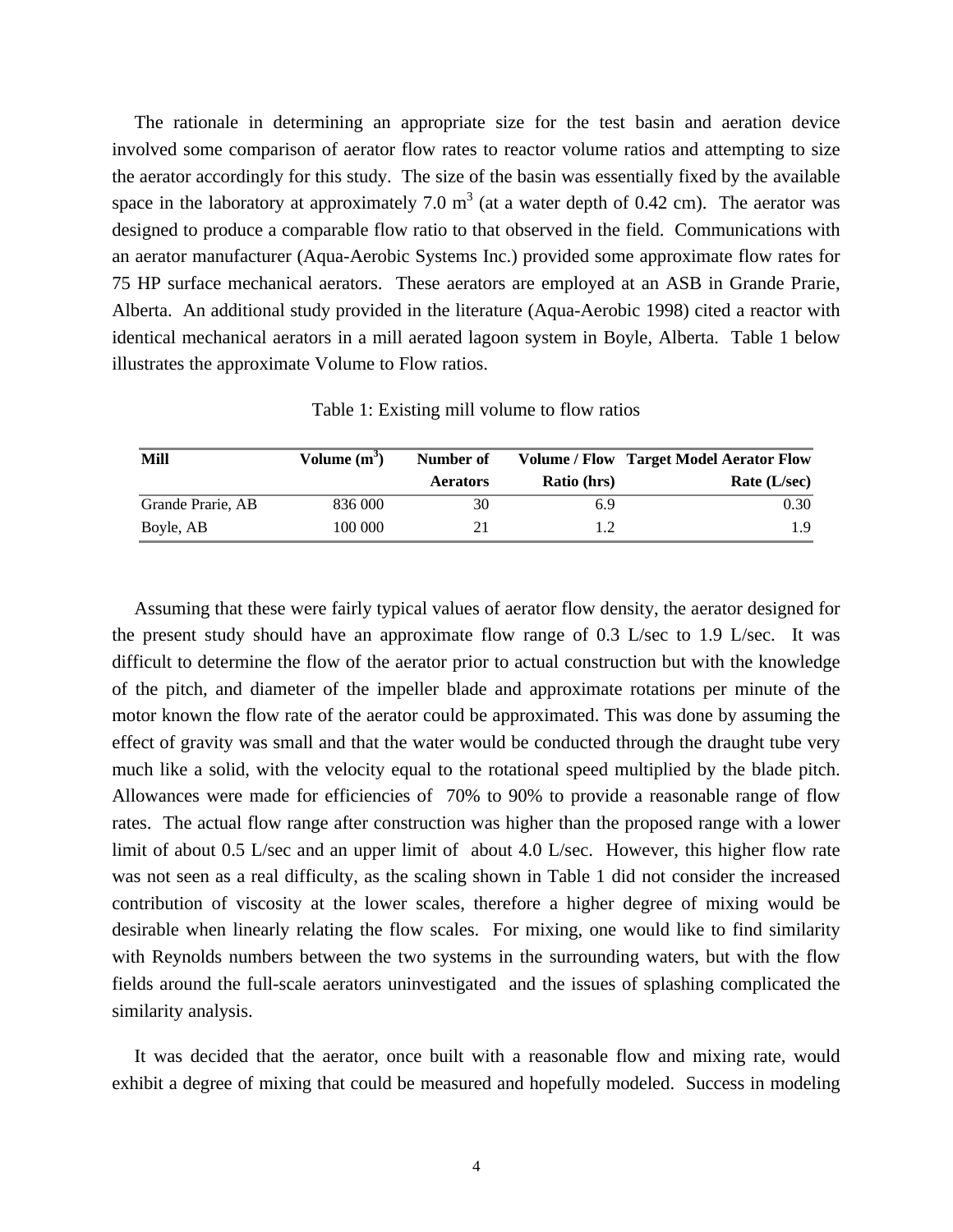of the aerator in this tank would not necessarily scale directly to a full scale apparatus, but the techniques used in modeling this system could be applied to a full scale modeling endeavor.



Figure 2: Basin schematic.

## **Still-Basin aerator testing**

In order to examine the impacts of the aerator on the surrounding water body, the aerator was placed into the tank at the center and operated in water without any bulk flow. Prior to data collection, the aerator was activated and allowed to run for 30 to 40 minutes to allow the basin to reach steady state conditions. The ADV probe was set so that the sample volume was along the normal line that ran perpendicular to the cross bridge and the center of the aerator. Care was taken to ensure that the ADV was properly oriented (i.e. the axes of the instrument corresponded to the three principal directions of the basin). Velocity measurements were obtained by the ADV at a frequency of 25 Hz for a specified period of time. Velocity measurements were made in a grid-like pattern in a plane extending radially from the aerator and over the vertical depth of the water. Figure 3 illustrates the location of the sampling plane with respect to the basin and the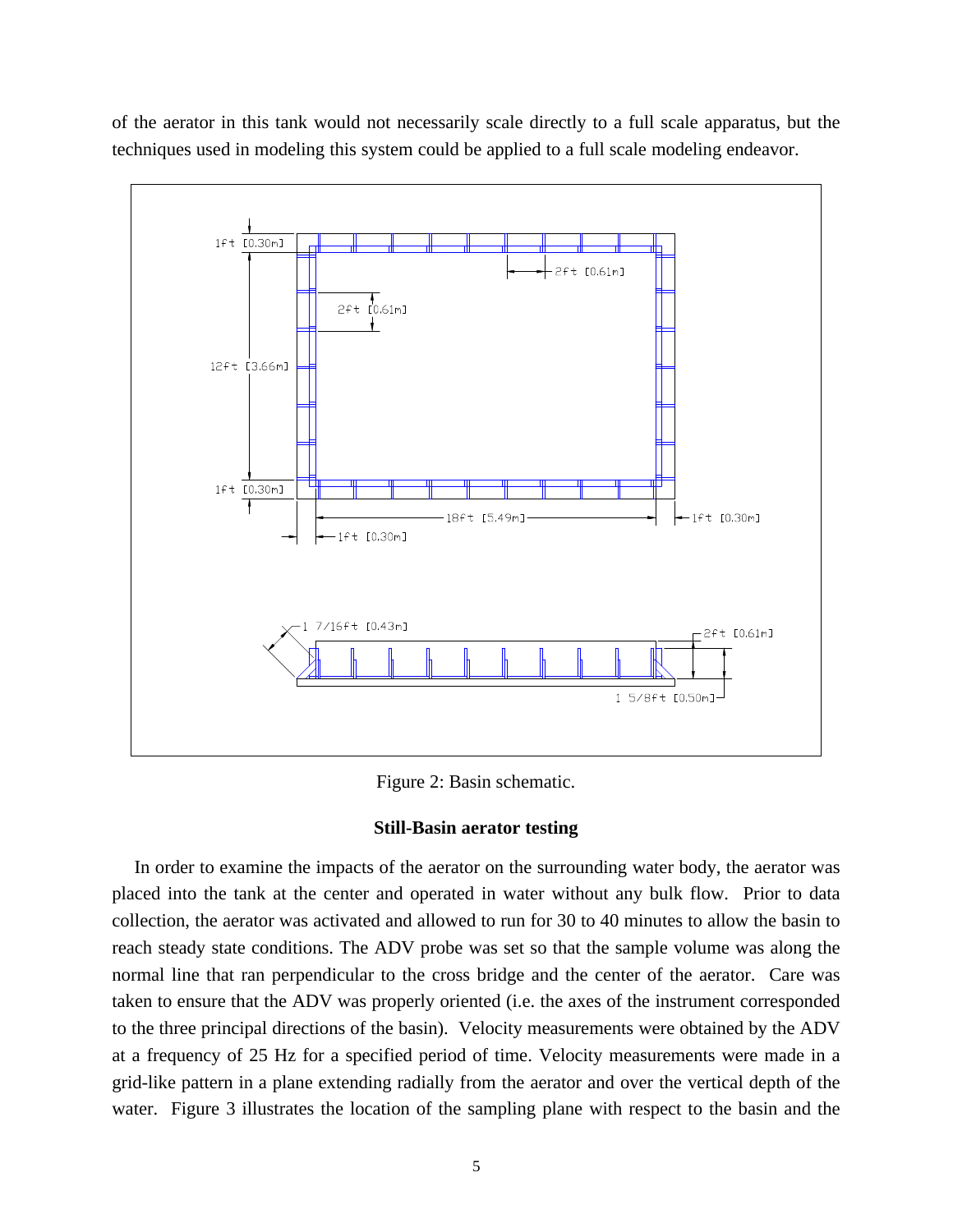aerator. Samples were taken at 20 cm increments horizontally from the aerator from 50 cm distance to 190 cm distance and at 5 cm increments vertically from 4 cm from the surface of the water along the depth to a minimum depth of 7 cm. These limits on measurement were constrained by the physical shape of the tank and the aerator. A distance 50 cm from the aerator was only 30 cm from the edge of the aerator itself just beyond the splash zone. The ADV was found to not provide accurate velocity measurements when closer than 3 cm to the water surface or the basin floor. Velocity data were collected at each location for 7 minutes to ensure that the larger scale velocity fluctuations were captured in the sample time series.



Figure 3: Velocity measurement sampling plane.

## **VELOCITY PROFILE RESULTS**

## **Velocity profiles under no-flow conditions**

Figure 4 shows u-velocity (velocity in x-direction) plots at various distances from the center of aerator (x). The plots show the in-plane horizontal velocity at the points measured against a dimensionless depth which is the height of the measuring point over the total water depth. The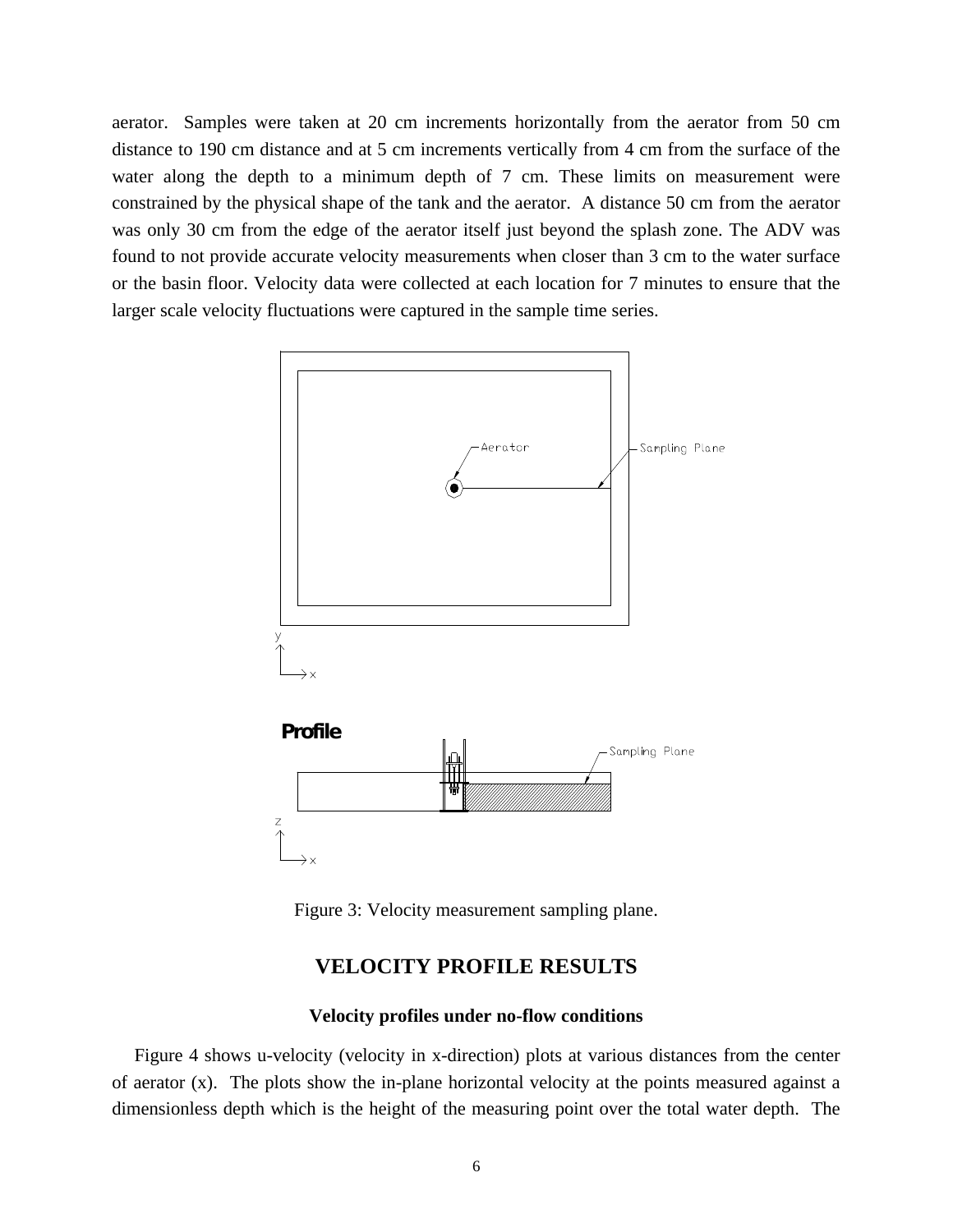



Figure 4: U velocity profiles - power 7, Q=3.1 L/sec.

water depth was 42 cm in all runs and aerator flow was set to 3.1 L/sec. A velocity field at the surface moving away from the aerator can be seen with a recirculation zone of some shape beneath it. It can be seen that at some positions, all measured velocities move in a single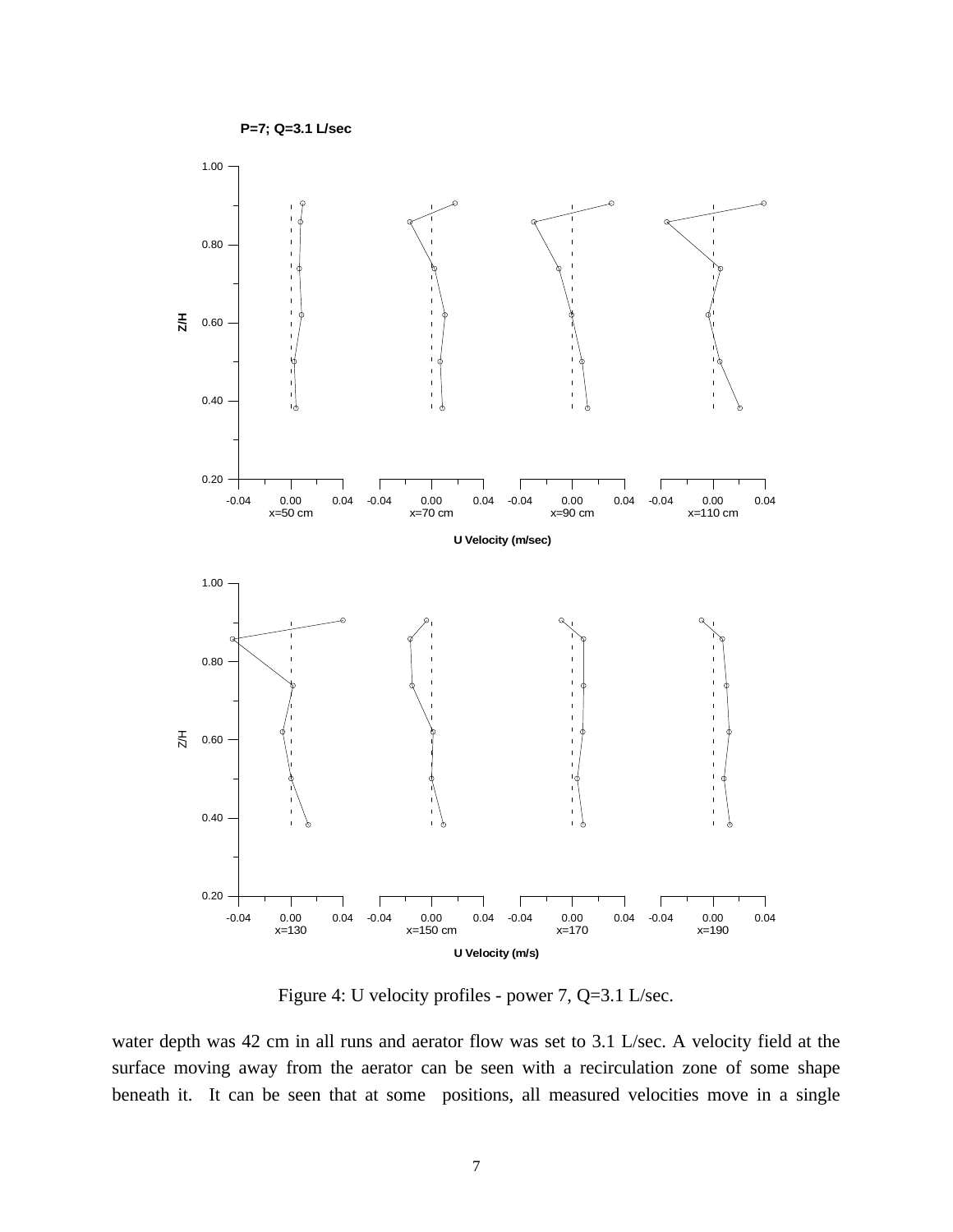direction over the depth (e.g.  $P=7$  at distance of 50 cm). This observation seems to indicate that a flow mass-balance can not be resolved in the sampling plane using the sampling procedure employed. This could have been due to the presence of three-dimensional flows, inadequate sampling duration or too coarse a spatial sampling resolution. The inability to resolve flow fields may also have been a result of chaotic mixing patterns with the flow fields changing as the sampling progressed.

Figure 5 shows a sample of turbulence data calculated from the same data presented in Figure 4. This data show that the turbulence is predominantly a surface phenomenon and that the circulation zone matches the horizontal extent of the turbulent plume.

A relationship between the size of the mixing zone and the aerator flow rate could not be clearly observed. Also, the intensity of turbulence in the flow field was very highly dependent on the flow through the aerator as seen in Figure 5. The profiles themselves seem to generally match those presented by NCASI (1971), in that the highest velocities are evidenced at the surface with an velocity magnitude decay with increasing distance and a bottom recirculation zone.



Figure 5: Turbulent kinetic energy (k) profiles.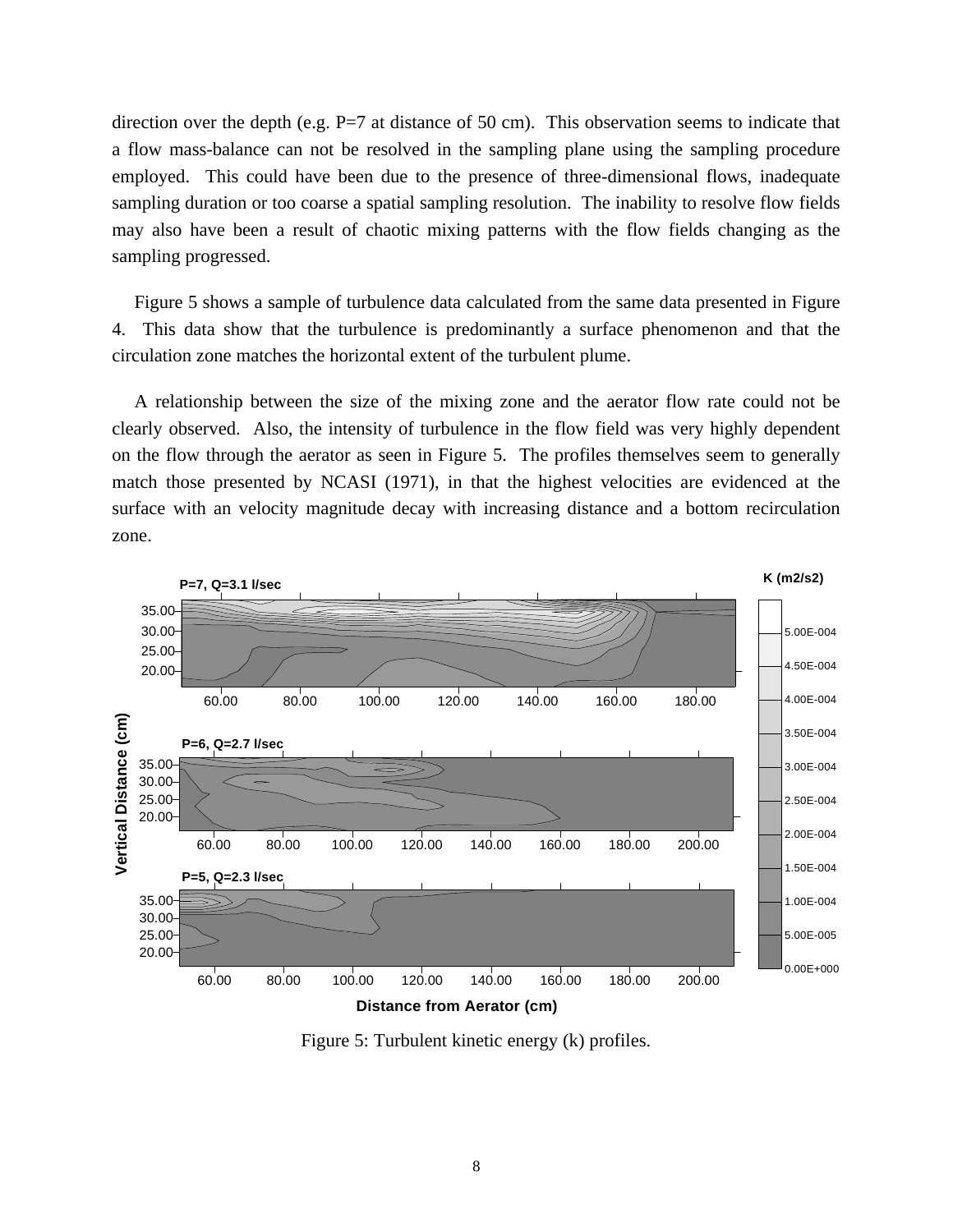#### **Depth-integrated trends**

In an effort to incorporate the aerator data into a depth-averaged 2D CFD model, the parameters of interest were examined by integrating over the depth and examining the trends. An attempt was made to approximate the dispersion number as a function of distance from the aerator. The technique used was one outlined by Fisher et al. (1979) for dispersion in isotropic turbulence. The technique requires the calculation of the turbulent time scale for the turbulent covariance in each of the principle directions.

Prior to depth-averaging the values of the turbulent time scale and dispersion, the average of the three directional components was determined. The averaging of the components would provide a parameter of use in CFD modeling. It is this average value that was, in turn, averaged over the depth of the water column to produce the plots that follow in Figure 6. The results were difficult to interpret. The turbulent kinetic energy depth-averaged profiles seem to make reasonable sense, with the highest value profiles being associated with the greatest flow rate through the aerator and with the profile being generally higher near the aerator, than away from it.

The turbulence time scale data are less straightforward. The 2.7 and 2.3 L/sec profiles show interesting trends with gradual increases in time step with a sudden drop and a further gradual increase. The higher velocity, 3.1 L/sec profile exhibits a much lower average turbulence time scale with a markedly different profile shape.

The dispersion number profiles are products of the turbulent time scales and turbulent correlation's and as a result, reflect the differences discussed in the previous two plots. As seen in Figure 6, the dispersion profile intensities are not clearly related to the aerator flow rate by this method.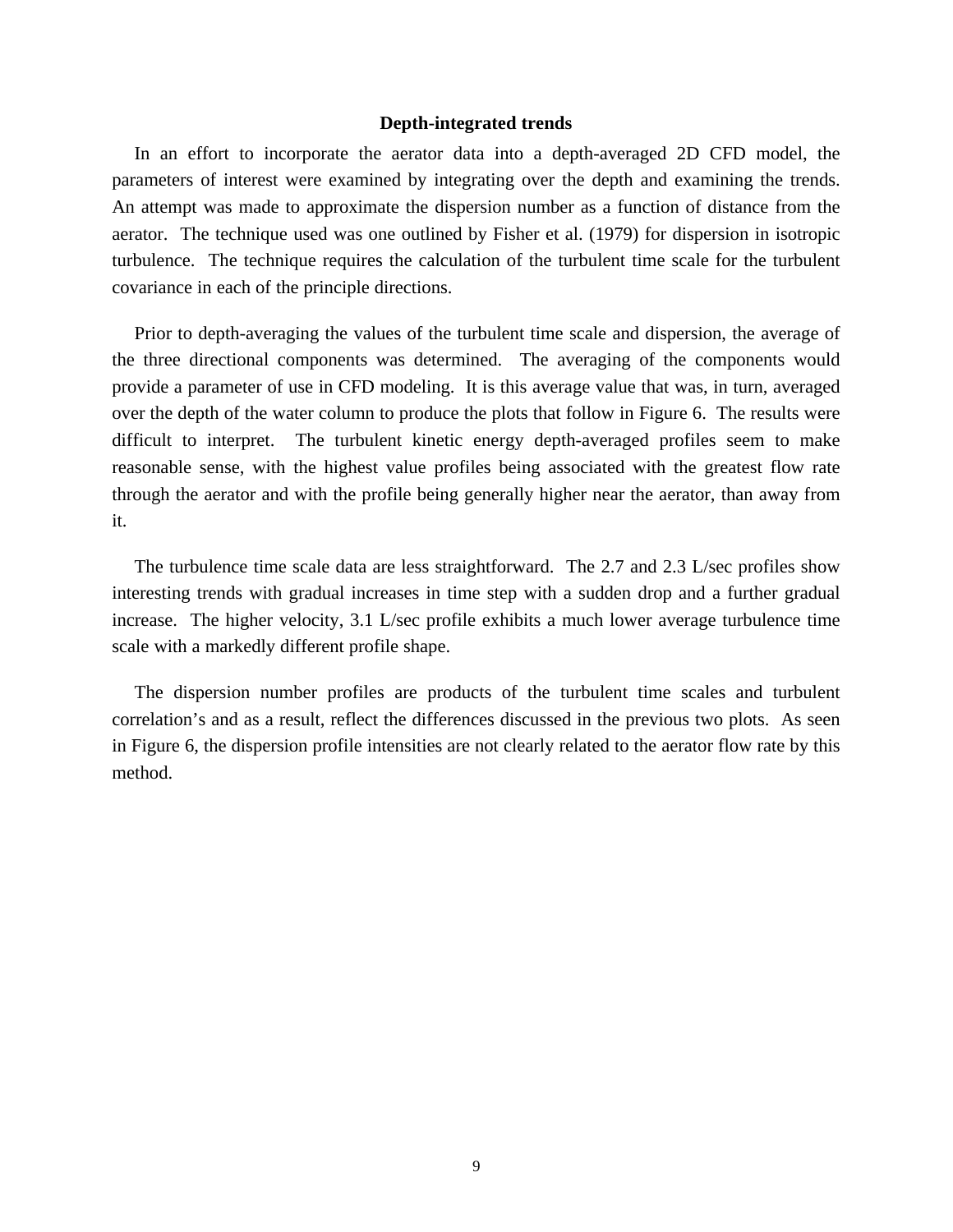#### **Depth Averaged Turbulence Values**



Figure 6: Depth-averaged turbulence values.

# **TRACER STUDIES**

### **Basin modification for flow-through studies**

In order to prepare the basin for tracer studies, the basin had to be adjusted from a still basin configuration, in which studies were performed on the aerators alone, to a flow-through configuration (Figure 7). In order to do this, two baffles were introduced to conduct the flow into and out of the basin. At the end of the outlet baffle section, a fixed weir was added that was 42 cm high from the floor of the basin. This inlet/outlet configuration was decided upon because of its potential to produce flow patterns that are not laterally uniform and at the same time to make use of the entire flow space and to minimize short-circuiting. This weir was used to control the height of the water in the basin. Beyond the weir a hole was cut in the side of the basin wall to allow water to drain out. Water was fed into the basin by a large hose that was attached to the city water supply. The flow rate was adjusted by a valve at the terminus of the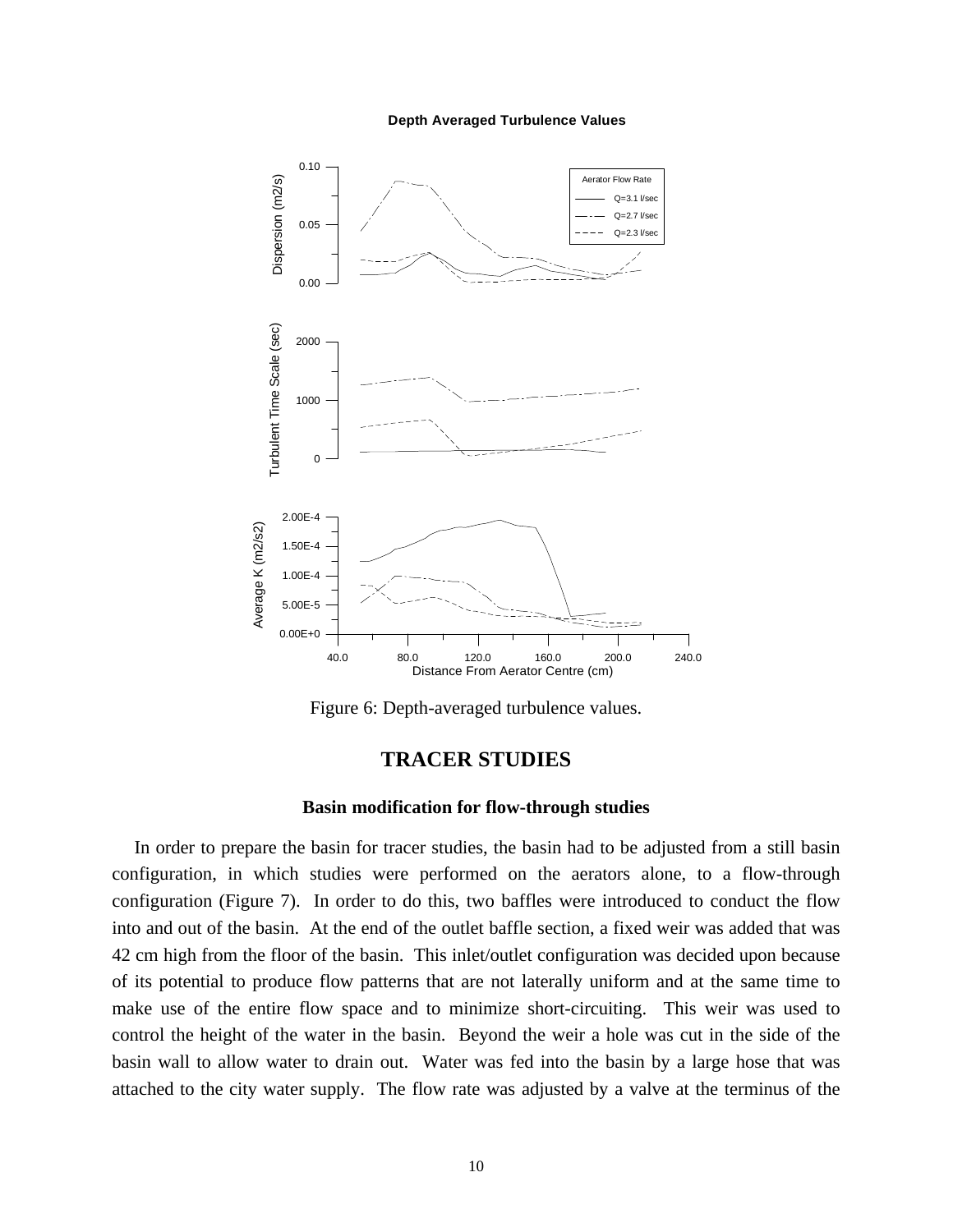hose. Flow rate was measured by using a 25 liter bucket that was calibrated to the liter and with a stopwatch to time the flow duration. Three measurements were taken and timed prior to the start of the tracer run and averaged to determine the flow rate. The issue of flow rate changes due to pressure fluctuations in the distribution system was a concern. Flow measurements were taken after the completion of some runs and it was determined that, if flow rates changed at all, the changes were small and within the error of measurement.



Figure 7: Modified basin for flow-through conditions.

### **Tracer addition and sampling routine**

The performance of the tracer studies was done with as much adherence to the NCASI procedures as was possible under the circumstances (NCASI, 1983). Flow rates through the basin were set to 2, 3, or 4 L/sec, because these flow rates produced hydraulic retention times that were reasonable for experimentation and were fast enough to induce turbulent flow in the basin. Flows in excess of 4 L/sec were very difficult to accurately measure.

It was generally found that the shape of the tracer C-curves changed appropriately with increases in flow rate and aerator power, (i.e. increased mixing produced more CSTR-like curves). Visual observations made of the basin while the tracer studies were performed seemed to corroborate these findings. The aerators had a very significant impact on the flow fields, drawing tracer to the center of the aerator almost immediately. The slow moving regions of the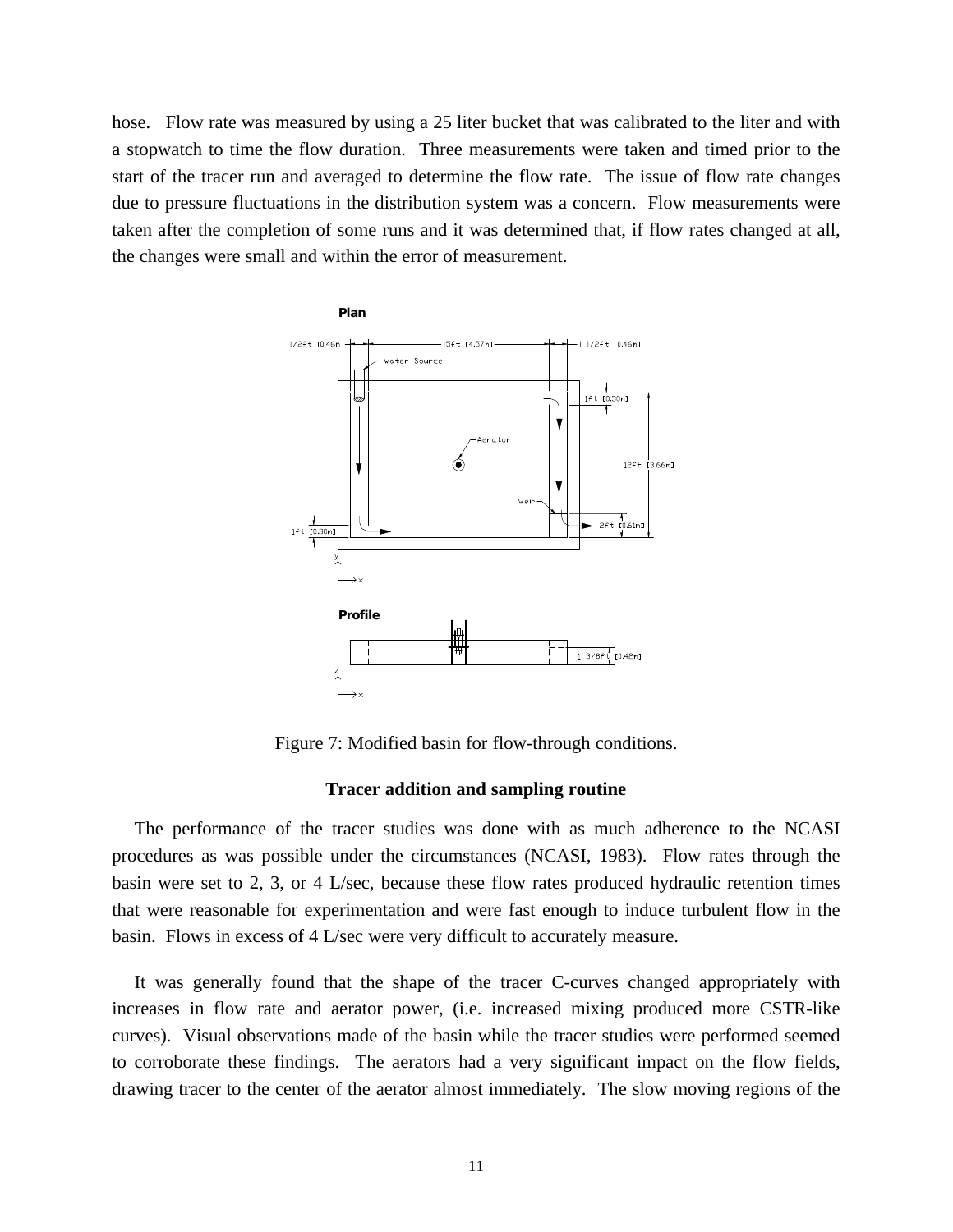tank tended to hold the tracer for longer periods of time, only gradually releasing the tracer into the faster moving flow path. Differences between various basin flow-through rates could not be easily determined by visual inspection. The recirculation of tracer was very much evident, with the majority of the tracer being discharged after the first pass of the outlet, leaving the remainder to circle around and be discharged at the second pass. By the time the third complete circulation was reached, the tank usually appeared to be completely mixed.

Some complications arose in the non-aerated runs, in that the lack of mixing often lead to streaks of dye that would stream through the outlet. Since the sampling was regular and samples were only taken at the prescribed time at the center of the outlet region, large amounts of dye could be missed entirely, or conversely, a streak could be captured, resulting in an unusually high concentration sample. The streaking of the dye was only observed at the time of the initial peak and was generally more pronounced in the slower moving, quiescent runs (i.e. 2 L/sec). This variation can be observed in the peaking in the runs without aeration.

#### **Parameter trends**

Some interesting trends appeared in the analysis of the parameters derived from the tracer data collected. In the analysis of the effects of aerator power (measured as flow rate through the aerator) one can see interesting trends as seen in Figure 8. The peak concentration decreased with increasing aerator power; this was expected as mixing increased. Also, the mean and median times increased with an increase in aerator power. This phenomenon could be attributed to increased mixing in a system that would otherwise exhibit short-circuiting. An interesting observation is that the dispersion numbers and variance of the distribution dropped with an increase in aerator power, as did the Morrill index, which is also a measure of degree of mixing. This is difficult to explain but may have much to do with the recirculation zone and the periodic re-occurrence of tracer in the C-curve. These re-occurrences of tracer will have a significant effect on the variance, as they occur some time after the first peak has already passed. This could explain the high dispersion numbers exhibited in those tracer studies with no aeration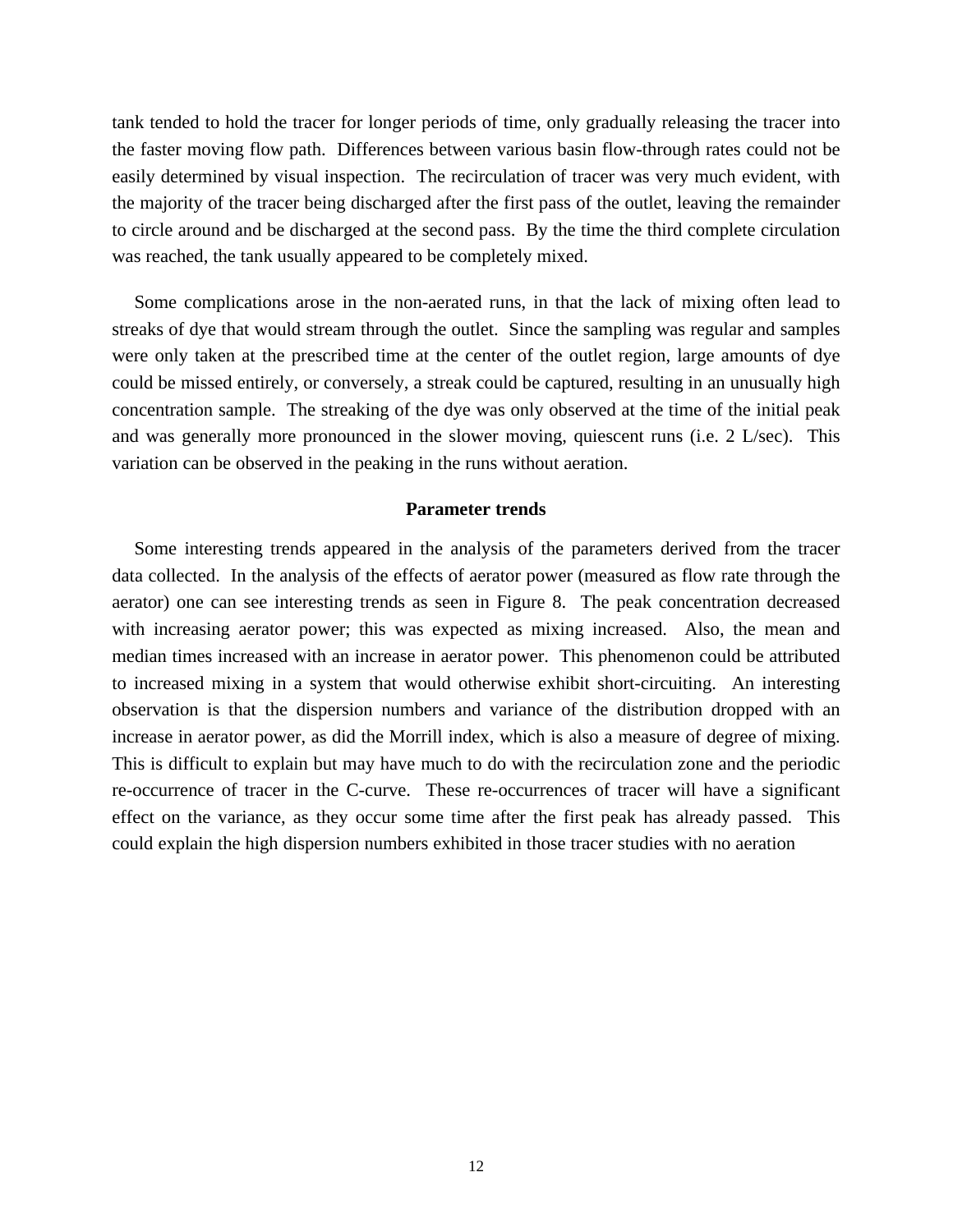

Figure 8: RTD parameters based on various aerator power settings.



Figure 9: RTD parameters for various flow-through rates without aeration.

The effect of varying flow-through rate on the parameters illustrates some interesting trends shown in Figure 9. The peak concentration dropped with an increase in flow rate. This seems to be rational as an increase in the Reynolds number should result in an increase in turbulence at the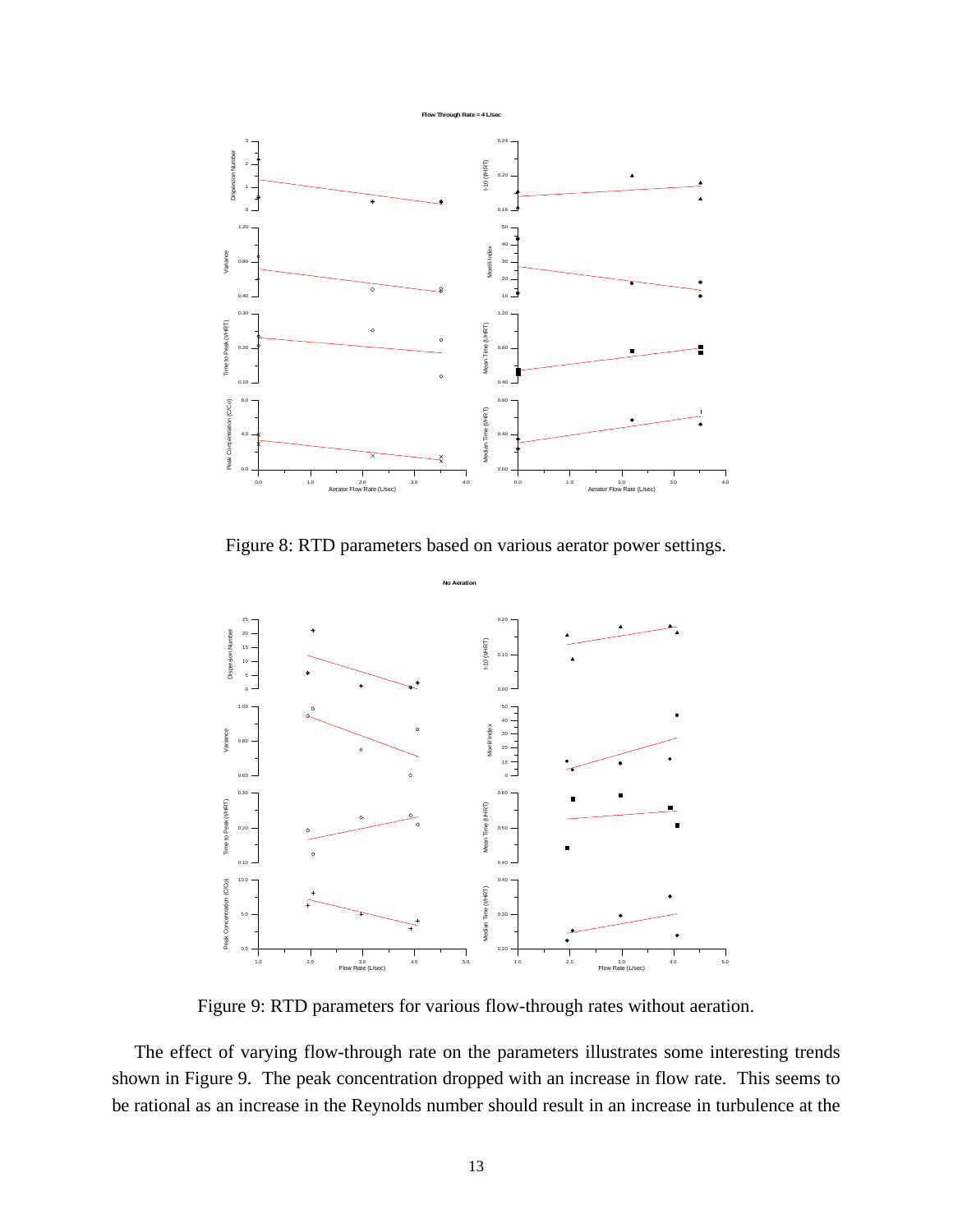inlet and outlet regions. However the dispersion and variance parameters also decreased with an increase in flow rate, which seems to indicate a reduction in mixing. In direct contrast, the Morrill Index increased with an increase in flow rate.

## **FLUENT NAVIER-STOKES MODEL**

In order for the tracer model to be effective, it was necessary to know the flow patterns within the basin on a very detailed scale. A computational fluid dynamics model was employed to reproduce the fluid flow profiles exhibited in the previous section regarding tracer studies. The commercial CFD model FLUENT, installed on a PC was used to calculate the fluid flow patterns. FLUENT employs a finite-volume method for solving the fluid flow equations over structured meshes with a variety of turbulence models available.

## **Comparison of FLUENT to laboratory data**

In order to determine if the FLUENT model was producing accurate flow predictions, laboratory flow data were collected using the ADV to determine if the calculated flow fields could be considered valid. The data were collected at various points within the basin as illustrated in Figure 10 below, at points marked A through J. At each point, the velocity was sampled at 4 depths. The velocities were averaged and the result was considered to be the representative velocity at that point. Velocities were converted to U and V velocity components that corresponded to the FLUENT flow directions and compared to the velocities found in FLUENT grid solutions. Table 2 below shows the coordinates of each of the points with the distances being measured from the bottom left corner of the active basin at the inlet. The sampling points were primarily selected to lie on paths of highest velocity (A through G). The remainder of the sampling points (H through J) were added afterward to resolve uncertainties in the flow path.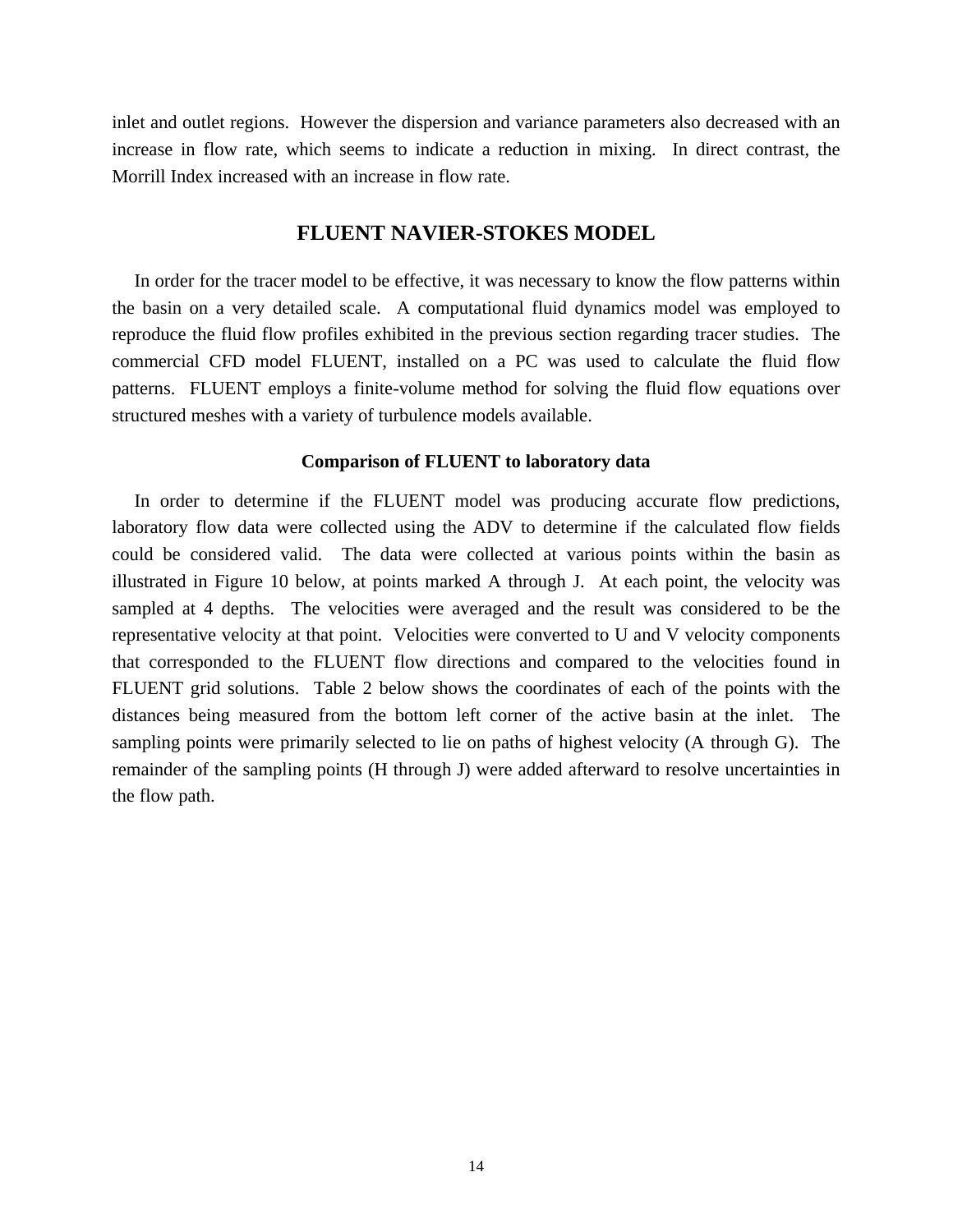



| <b>Sample</b> |      | $X(m)$ $Y(m)$ |  |
|---------------|------|---------------|--|
| Point         |      |               |  |
| $A^{\cdot}$   | 0    | 0.15          |  |
| $\rm B:$      | 1.11 | 0.26          |  |
| C:            | 2.21 | 0.26          |  |
| D:            | 3.21 | 0.81          |  |
| E:            | 3.71 | 1.76          |  |
| $F^.$         | 4.26 | 3.46          |  |
| G:            | 2.21 | 3.46          |  |
| H:            | 4.26 | 1.76          |  |
| Ŀ             | 4.26 | 0.61          |  |
| J:            | 0.36 | 1.76          |  |

Table 2: Velocity sampling points

It was found that different mesh types produced reasonable results in terms of matching the flow, but the best results were obtained with a non-uniform mesh. The comparison was performed on the 2 L/sec model run with both uniform and non-uniform meshes at a resolution of 120x96 grid elements.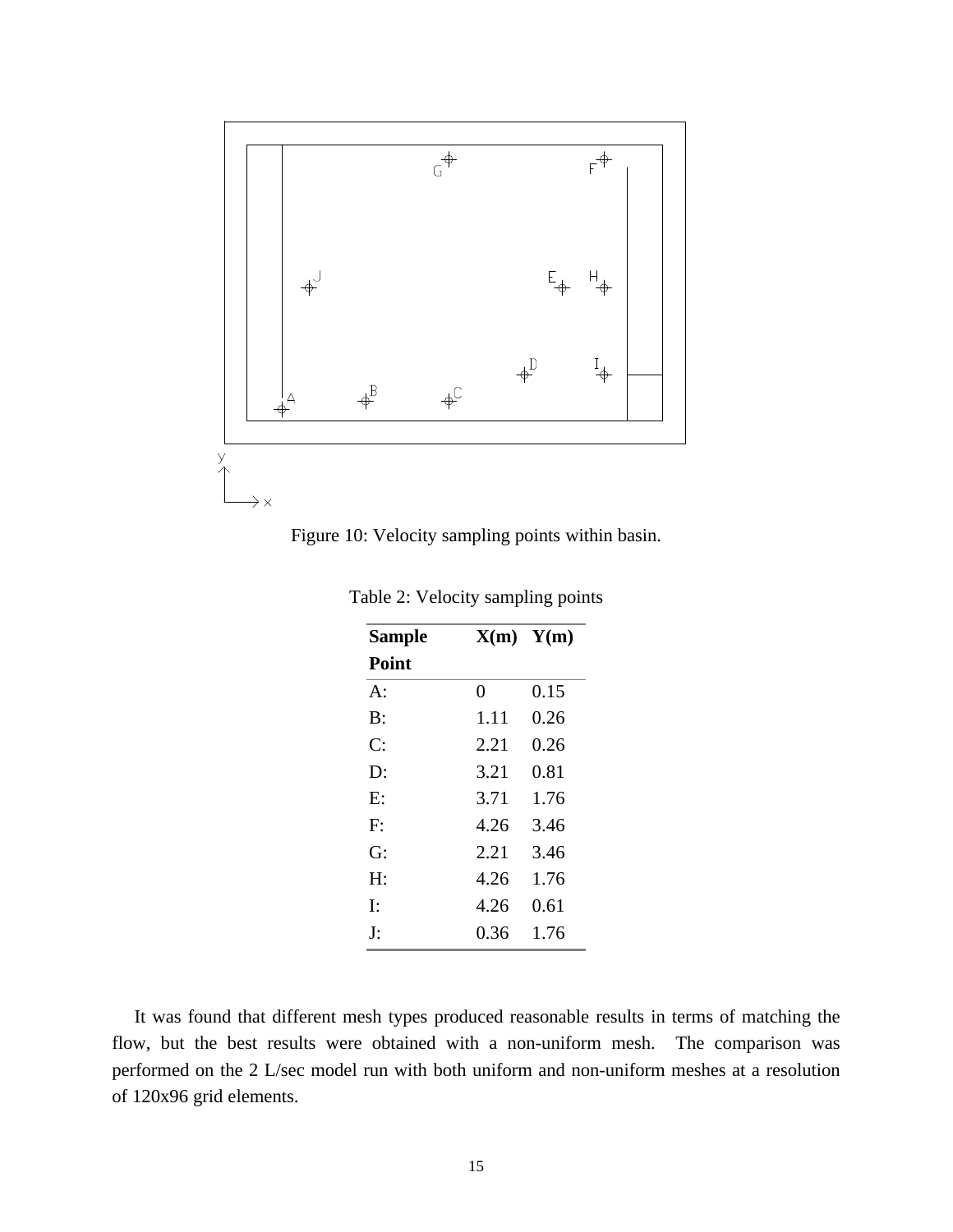Table 3 below shows the values of the root mean square of the error between the predicted and the measured velocities, comparing grid shape. Three elements were compared, the velocities in the U direction, the velocities in the V direction and the velocity magnitude. Figure 11 below illustrates the associated errors with the change in grid shape for a mesh of 120x96.

| <b>Root Mean Square Error (m/s)</b> |                                                   |                         |  |  |
|-------------------------------------|---------------------------------------------------|-------------------------|--|--|
|                                     | $120x96$ , 2 L/sec, k- $\epsilon$ , uniform inlet |                         |  |  |
| <b>Measurement</b>                  | <b>Uniform Mesh</b>                               | <b>Non-Uniform Mesh</b> |  |  |
| U Velocity                          | 0.00559                                           | 0.00505                 |  |  |
| V Velocity                          | 0.00112                                           | 0.00073                 |  |  |
| <b>Velocity Magnitude</b>           | 0.00509                                           | 0.00468                 |  |  |

Table 3: RMS error by mesh type



Figure 11: Fluent calibration – grid shape.

### **Turbulence modeling and inlet configurations**

Many parameters can be varied when modeling using CFD techniques. Two issues of concern were the inclusion or exclusion of turbulence modeling  $(k-\epsilon)$  in this case) and the flow inlet boundary conditions. The modeling was performed with and without the  $k-\epsilon$  model and with a uniform velocity inlet and a parabolic inlet velocity boundary condition.

It was found that convergence could not be reached with the laminar flow modeling. Analysis of the residual histories indicated that the model seemed to approach convergence and then diverged to another flow condition and then oscillated about this solution.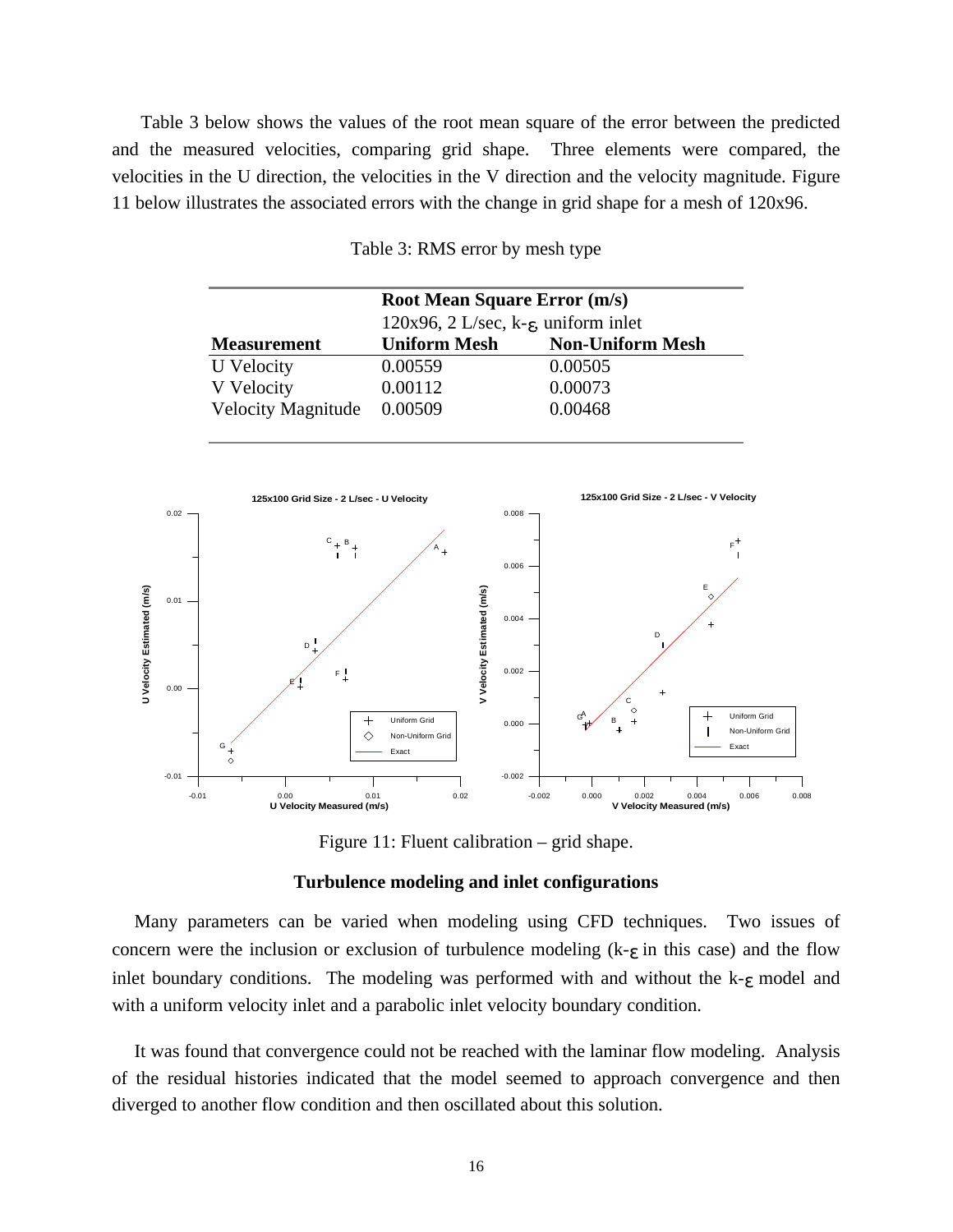Even though convergence was not reached with the laminar model, it was thought that perhaps the solution that the laminar flow model approached (but never reached) was a closer approximation to the measured velocities than that with turbulence modeling and proper convergence. Figure 12 below shows the various flow fields generated with either the laminar or turbulent models and with different inlet configurations. It can be seen that the flow fields are all generally similar with obvious differences observed at the inlets and in the shape of the recirculation patterns. The tighter circulation pattern observed for the parabolic inlet with laminar flow modeling (with two circulation zones) was of concern because it was difficult to ascertain from observation if the flow fields in the actual basin circulated with such a pattern. Comparison of the flow fields with additional data measured in the basin (points H, I and J) were used to examine this possibility. Table 4 below lists the RMS error values for the various flow components by turbulence model and inlet configuration. Figure 13 below shows the relative accuracy at these points, compared to laboratory ADV data.



**Contours of Flow Magnitude (m/s) - Bent4 (150x120) - 4 l/sec at inlet**

Figure 12: Velocity flow fields - comparison of turbulence and inlet configurations.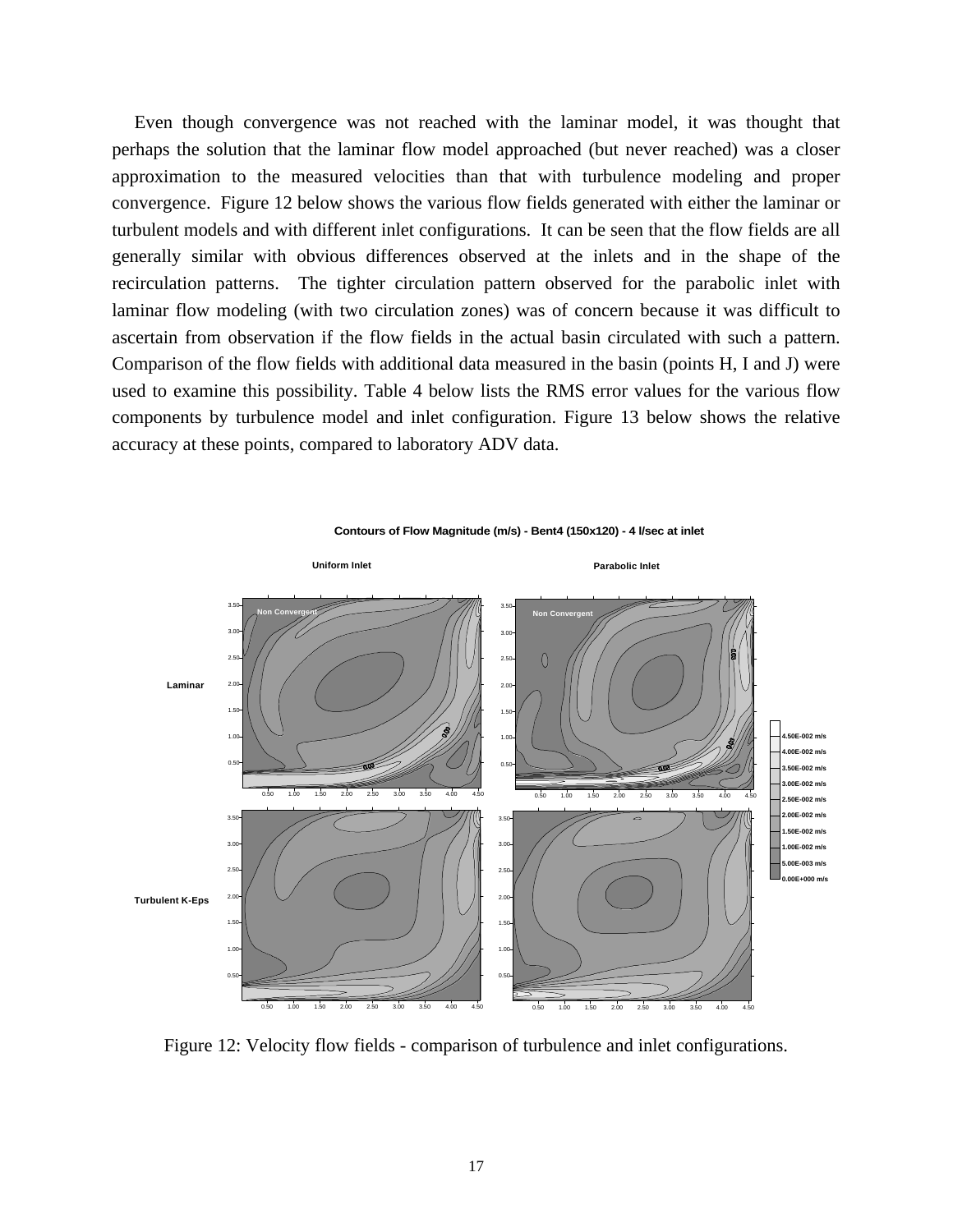|                           | <b>Root Mean Square Error (m/s)</b> |        |                          |                |  |  |  |
|---------------------------|-------------------------------------|--------|--------------------------|----------------|--|--|--|
|                           | 150x120 Bent4                       |        |                          |                |  |  |  |
| <b>Measurement</b>        | Laminar, Uniform                    |        | Turb, Para Turb, Uniform | Laminar, Para  |  |  |  |
|                           | (non converge)                      |        |                          | (non converge) |  |  |  |
| U Velocity                | 0.0076                              | 0.0054 | 0.0057                   | 0.0095         |  |  |  |
| V Velocity                | 0.0043                              | 0.0036 | 0.0037                   | 0.0073         |  |  |  |
| <b>Velocity Magnitude</b> | 0.0080                              | 0.0063 | 0.0066                   | 0.0103         |  |  |  |



Table 4: RMS error by turbulence modeling and inlet configurations

Figure 13: Flow calibration - comparison of turbulence and inlet configurations.

A review of the information for specific calibration points revealed some interesting aspects of the modeling. Samples taken at point A (at the inlet) showed that the inlet is more like a parabolic velocity profile than a uniform velocity profile, but that the best representation was somewhere in between.. Most likely, the flow profile was logarithmic in nature. The results also distinctly show that the parabolic inlet more accurately modeled the outlet as well (point F). It can also be seen that the turbulence modeling improved the overestimation of the velocities at points B and C, due to the dissipation of the momentum into turbulent structures. Also, the tight circulation observed with the laminar flow regime with a parabolic inlet was refuted with the observations at point J, where the V velocity in that case indicates flow in the opposite direction.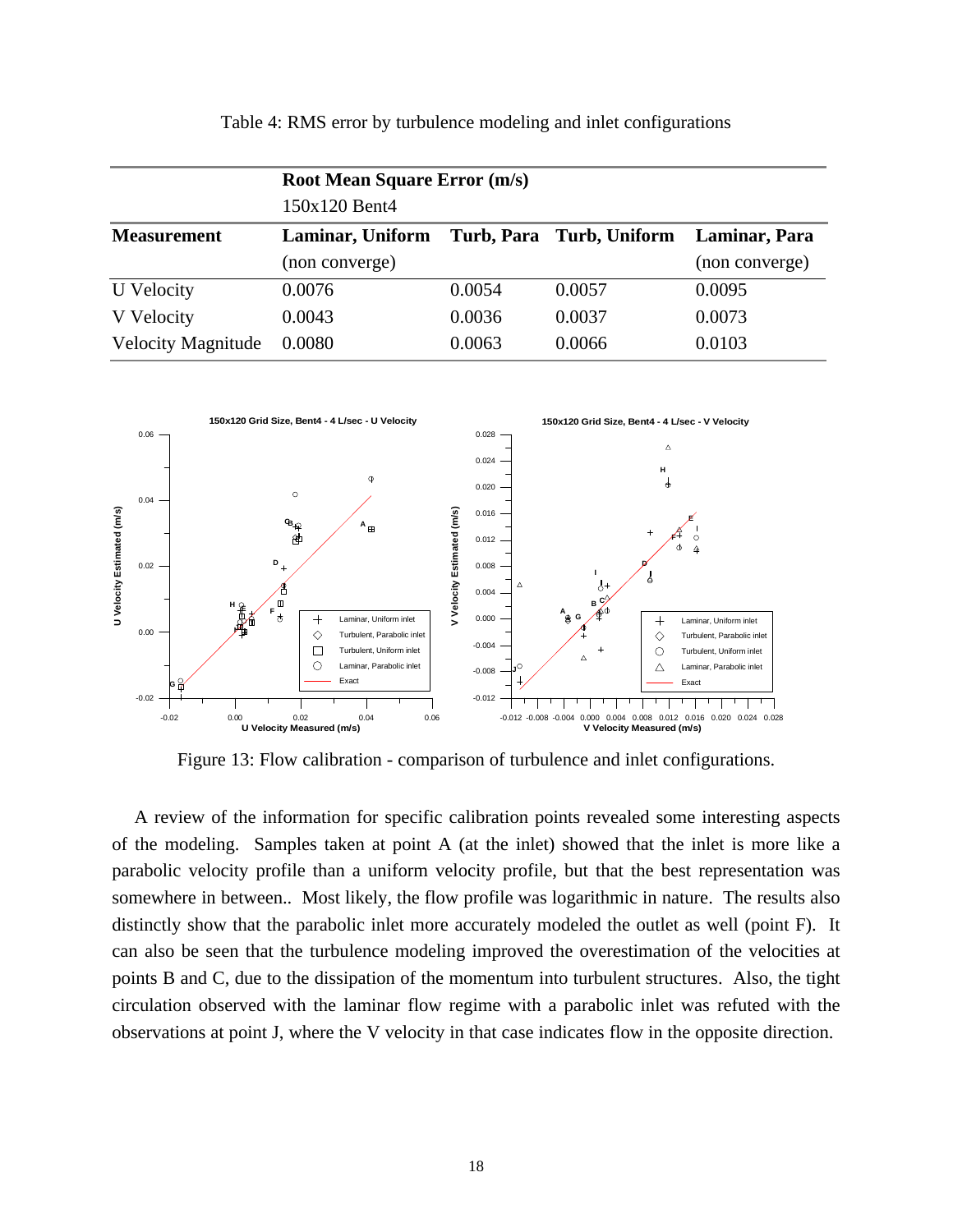## **CFD TRANSPORT MODEL**

In order to calculate the RTD profile of the basin, it was necessary to incorporate a species transport model into the CFD modeling. The licensed version of the FLUENT modeling package that was employed for the Navier-Stokes equation modeling was not equipped with a species transport model. Therefore, it was necessary to develop a species transport model employing CFD techniques that could use the solutions provided by the FLUENT modeling to predict RTDs. The species transport code developed in this study was collectively named TRANSPORT. The model was developed using Visual Basic.

## **RTD modeling**

The modeling of the advection-dispersion scalar transport equations in conjunction with the flow fields developed using the FLUENT model allowed for the determination of the concentration profiles within the basin and for the generation of RTD profiles. The modeling was performed without consideration of the aerator effects and the inclusion of dispersion number values was applied globally to the solution space, not considering turbulent transportation of the conservative tracer.

It was found from visual inspection of the plots generated by the solute transport model that it seemed to be modeling with accuracy and the results seemed to match the results observed when the tracer studies themselves were performed on the basin. Of special interest was the location of the dead zones and the accumulation of dye at the top-left and bottom-right corners as well as in the center of the tank. These observed patterns were mimicked by the solute transport model. times for a model with a 4 L/s flow-through rate and a 100 mass unit addition of scalar across the inlet at time  $t = 0$ . Figure 14 below shows four snapshot times for a model wirth a 4 L/s flow through rate and a 100 mass unit addition of scalar across the inlet at time  $t = 0$ .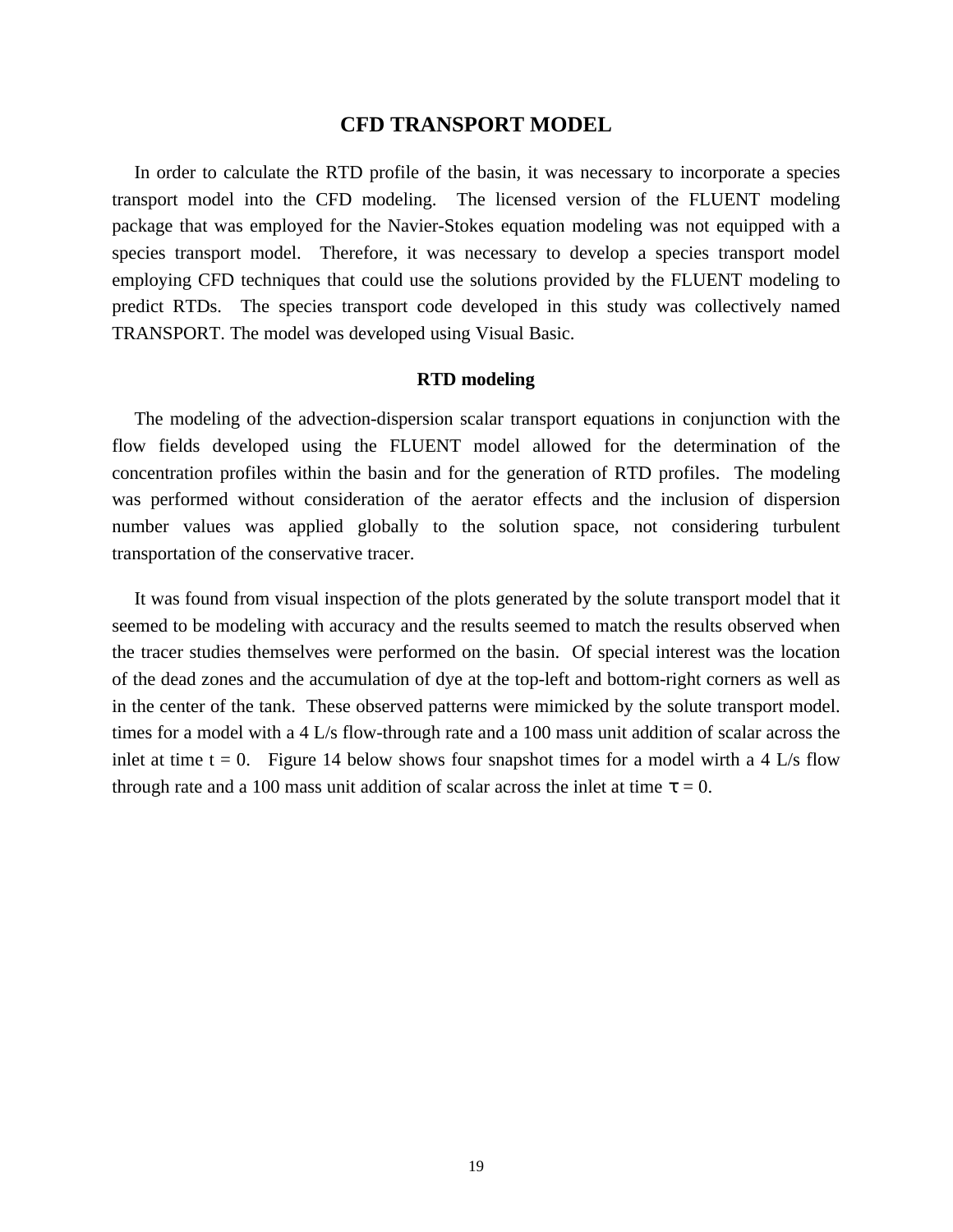**Dx=Dy=0.0005 m2/s, 60x48, Q=4 L/s, DT=0.05**



Figure 14: Sample solute transport time series – pulse tracer input.

#### **Continuity errors**

It was discovered after examining the time series of the mass of the scalar in the basin and the corresponding outlet concentration-based RTD curves, that some mass was being lost during the runs. It was found that the mass that was added to the basin quickly decreased long before the tracer reached the outlet of the basin. Figure 15 below illustrates the sum total of mass in the solution space and the concentration at the outlet time series for the same run illustrated previously in Figure 14. It can be seen that the mass decreased from the initial value of 100 to about 63 after the first few iterations and this loss did not correspond to any concentration at the outlet. It is believed this initial dramatic drop was due to diffusion of mass out of the basin through the inlet. However, it was seen that there was a slow decrease in mass in the basin until about 250 seconds, when the scalar cloud actually reached the outlet and started to exit the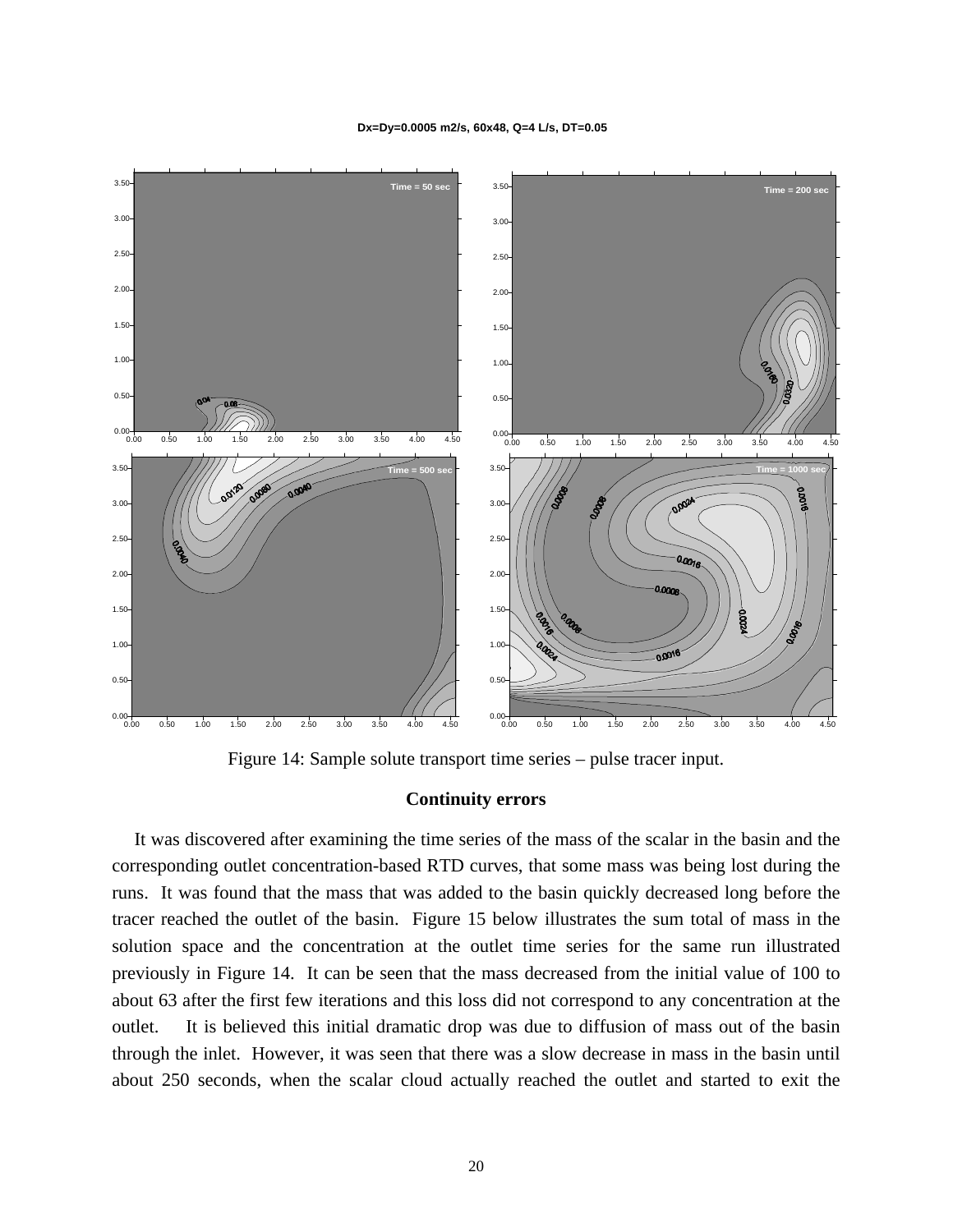system normally. This drop was believed to be caused by lack of continuity in the flow fields employed in calculation.



Pulse Tracer Input at t=0 (C-Curve)  $Q=4$  L/s, DT=0.05 sec, Dx=Dy=0.0005 m2/s, 60x48 grid size

Figure 15: Mass and outlet concentration time series – pulse tracer input.

In an attempt to assess these issues, two steps were taken. As a first step, a continuous input of tracer was assumed instead of a pulse input of tracer while modeling, thus reducing any negative flux of the tracer out of the basin at the inlet. The second step involved an analysis of the FLUENT flow field being employed to determine whether continuity was satisfied over the whole space.

The switch from a pulse injection to a continuous feed of tracer was accomplished by setting the concentration at the inlet boundary to a specified value (100 concentration units). This allowed both advection and dispersion of the tracer into the basin, and conversely limited the amount of tracer dispersing out the inlet (because the tracer concentration at the inlet would be higher than that just within the basin). Figure 16 and 17 below illustrate the snapshots of the concentration profiles and the mass and concentration time series respectively, for the continuous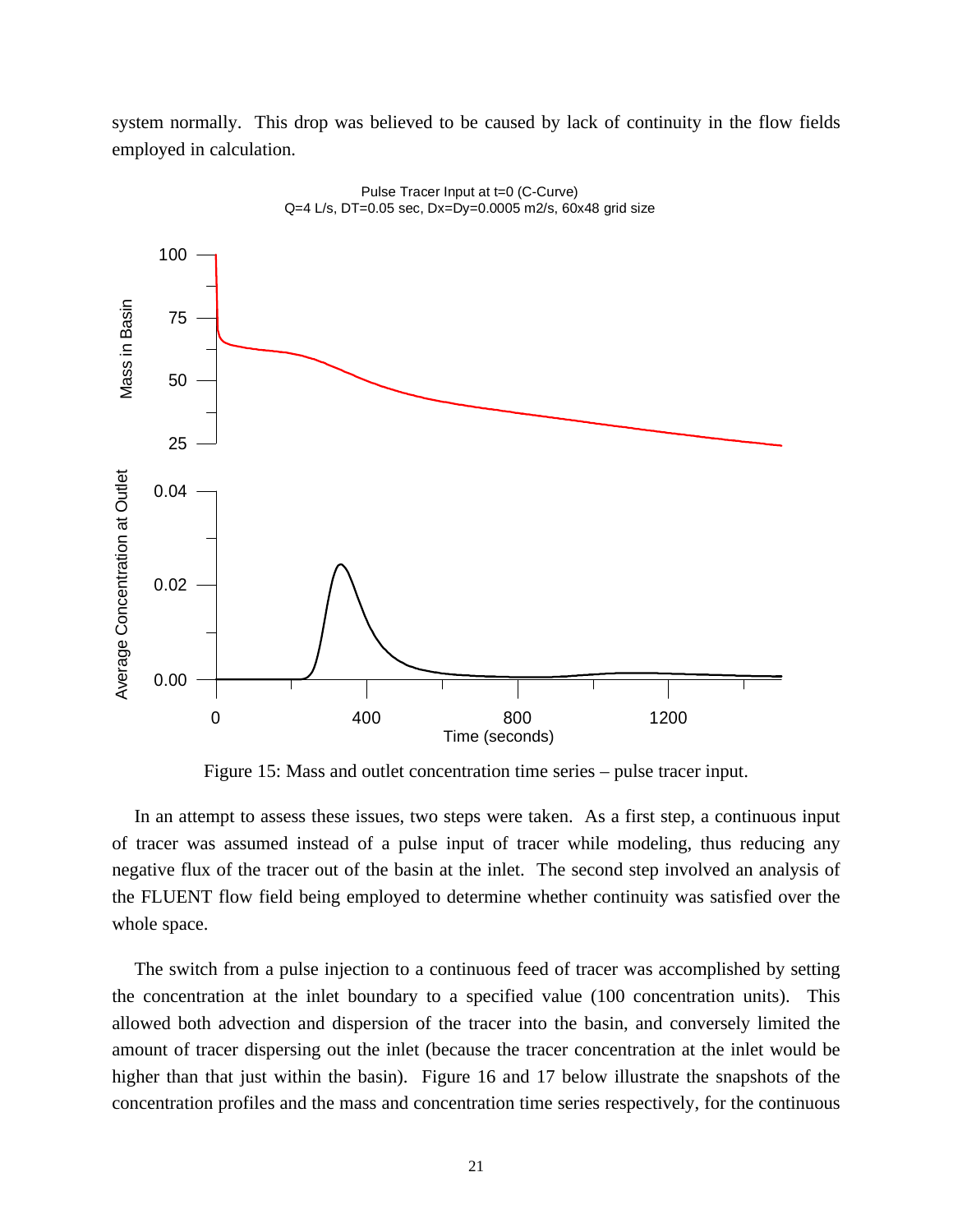tracer input configuration. It can be seen by examining the outlet concentration time series in Figure 17 that mass was not conserved. With an inlet concentration of 100 units as specified earlier, one would expect the final outlet concentration to be 100 also. This was not the case and clearly mass was being lost.



#### **Dx=Dy=0.0005 m2/s, 60x48, Q=4 L/s, DT=0.05**

Figure 16: Sample solute transport time series – continuous tracer input.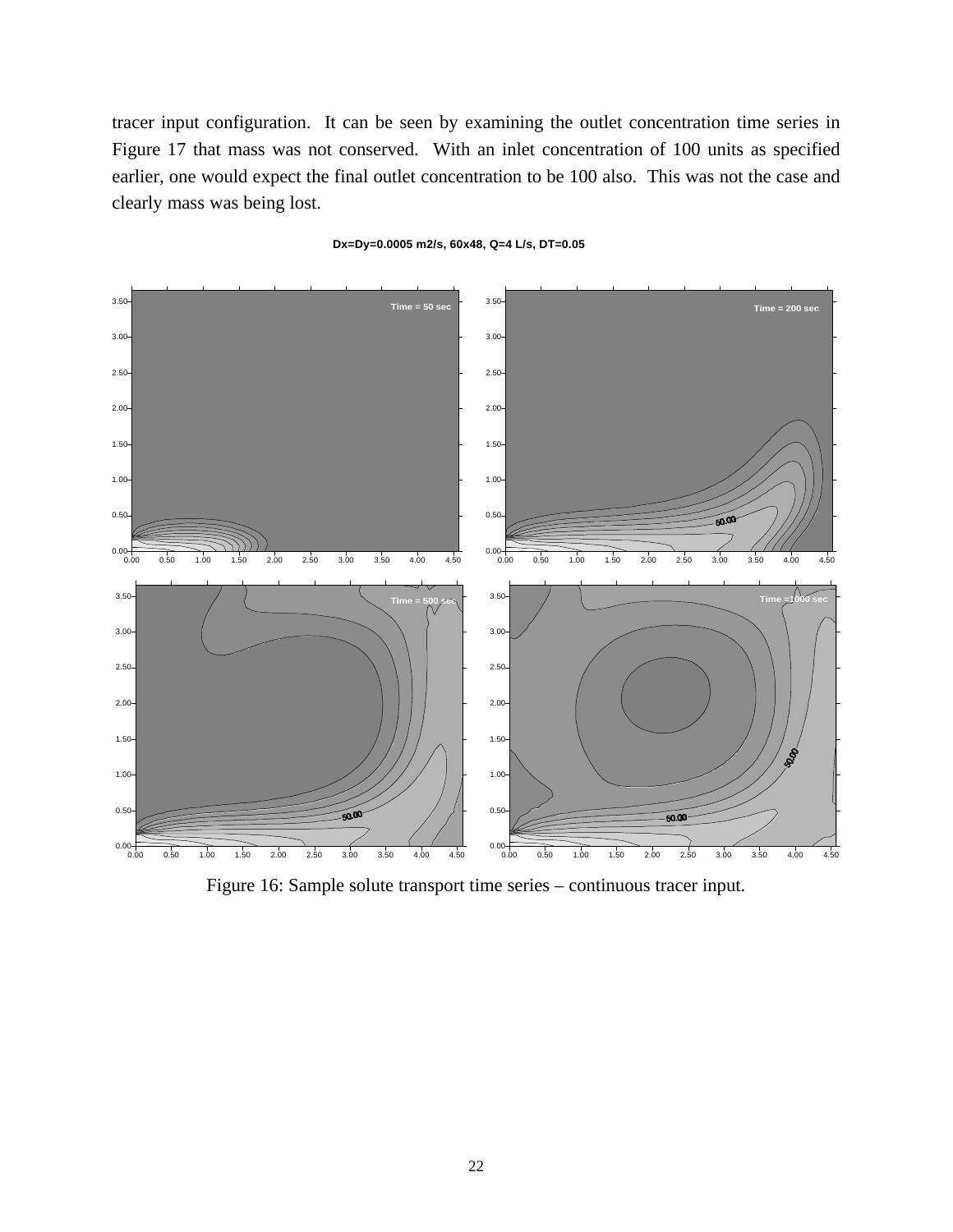

Continuous Tracer Input at t=0 (F-Curve)

Figure 17: Mass and outlet concentration time series – continuous tracer input.

For a further explanation of the mass errors associated with the RTD data, the flow field itself was looked to for errors in flow continuity. The basin flow field was analyzed using the same routine used to analyze the still basin profiles for continuity as described previously. This routine was modified slightly in its output to produce a surface map of the magnitude of the continuity error, normalized to the magnitude of the local velocity gradient.

 If continuity had been satisfied, then the plot would produce a surface of magnitude zero over the entire flow space. The worst local continuity error can be unity. The plot of continuity error over the solution space used in the RTD calculations is shown in Figure 18 below. It can be seen that the majority of the space exhibited good continuity satisfaction, but several areas violated the continuity criteria quite seriously, especially near the boundaries. It was believed that this continuity error was associated with the lost mass exhibited in the RTD routines. These errors were likely caused by the transformation routine that converted the non-uniform mesh to a uniform mesh for the tracer transport modeling.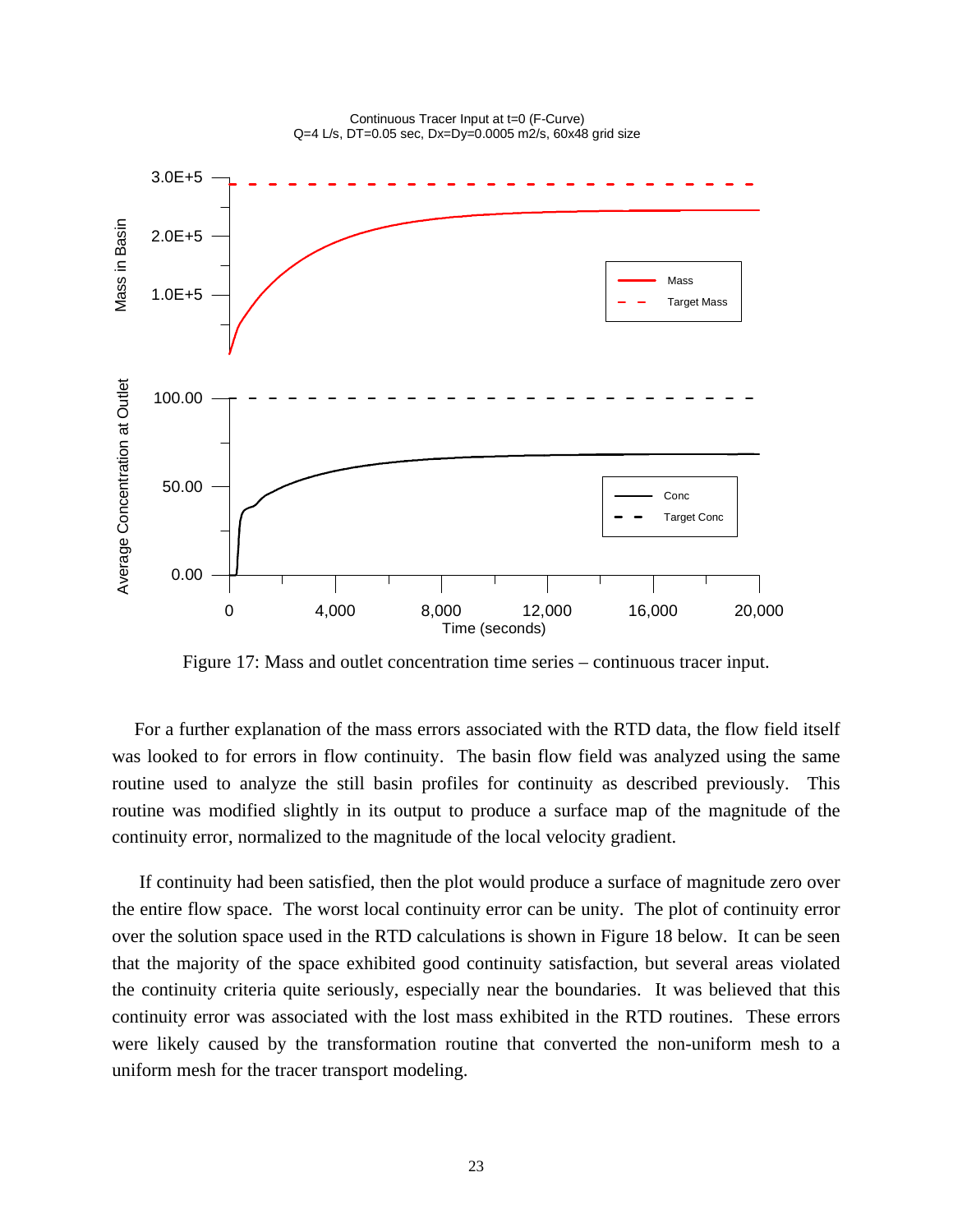150x120 - Turb, Para - Bent 4: Mapped to 60x48 Uniform



Figure 18: Normalized continuity error map

## **Matching laboratory RTD profiles**

Although issues have been presented regarding the evident loss of mass either by diffusion through the inlet or due to continuity errors in the flow fields, the RTD profiles generated by CFD can still be of value by considering the shape of the profiles in comparison to the laboratory tracer data discussed earlier. It was found that when the laboratory tracer studies and the generated RTD profiles were normalized for total mass for the first two hydraulic retention times, the profiles matched reasonably well. Figure 18 shows the excellent match in RTD shape between the laboratory data and the model results for 4 L/sec and no aeration. The model even captured the recirculation period between 0.5 and 1.0 retention times, something that an axial dispersion model is incapable of doing. Additionally, the timing of the tracer appearance at the outlet, the time to peak and the time to recirculation are reproduced with satisfactory accuracy.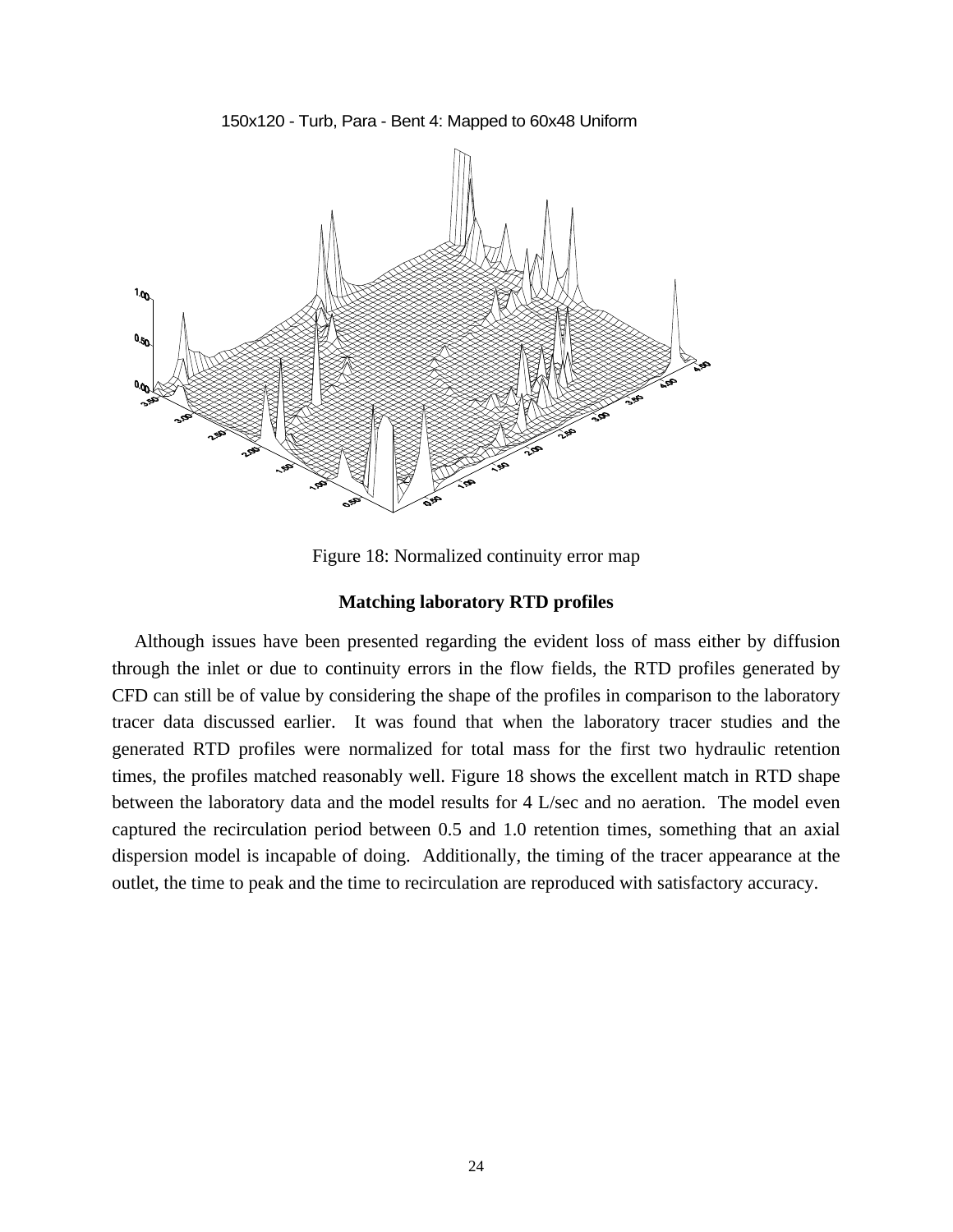Model Data Normalized - 4 L/sec



Figure 19: Comparison of model and laboratory C-curves.

# **MANAGEMENT APPLICATIONS**

The development of computer-based simulation models for aerated stabilization basin (ASB) secondary wastewater treatment systems is currently limited by difficulties in describing the hydraulic characteristics of these systems. This objective of the present study was to determine whether computational fluid dynamics (CFD) techniques could be useful for modelling the hydraulics of ASBs. In order to assess the CFD approach, a well defined pilot-sized tank was used to collect velocity and turbulence data and to generate residence time distribution information for simulation with CFD models.

The results of the study indicated that the CFD techniques offer considerable promise for modelling the hydraulics of ASB systems, although further work is required to develop CFD models that incorporate the effects of the surface mechanical aerators that are commonly used in ASBs. Ultimately, this approach may allow the hydraulics of ASBs to be simulated without the need for the detailed experimental surveys and tracer studies that are currently required. Properly calibrated and verified CFD models could then be used to simulate the effects of such physical parameters as aerator placement, aeration power input and basin geometry on the resulting hydraulic characteristics of full-scale ASBs.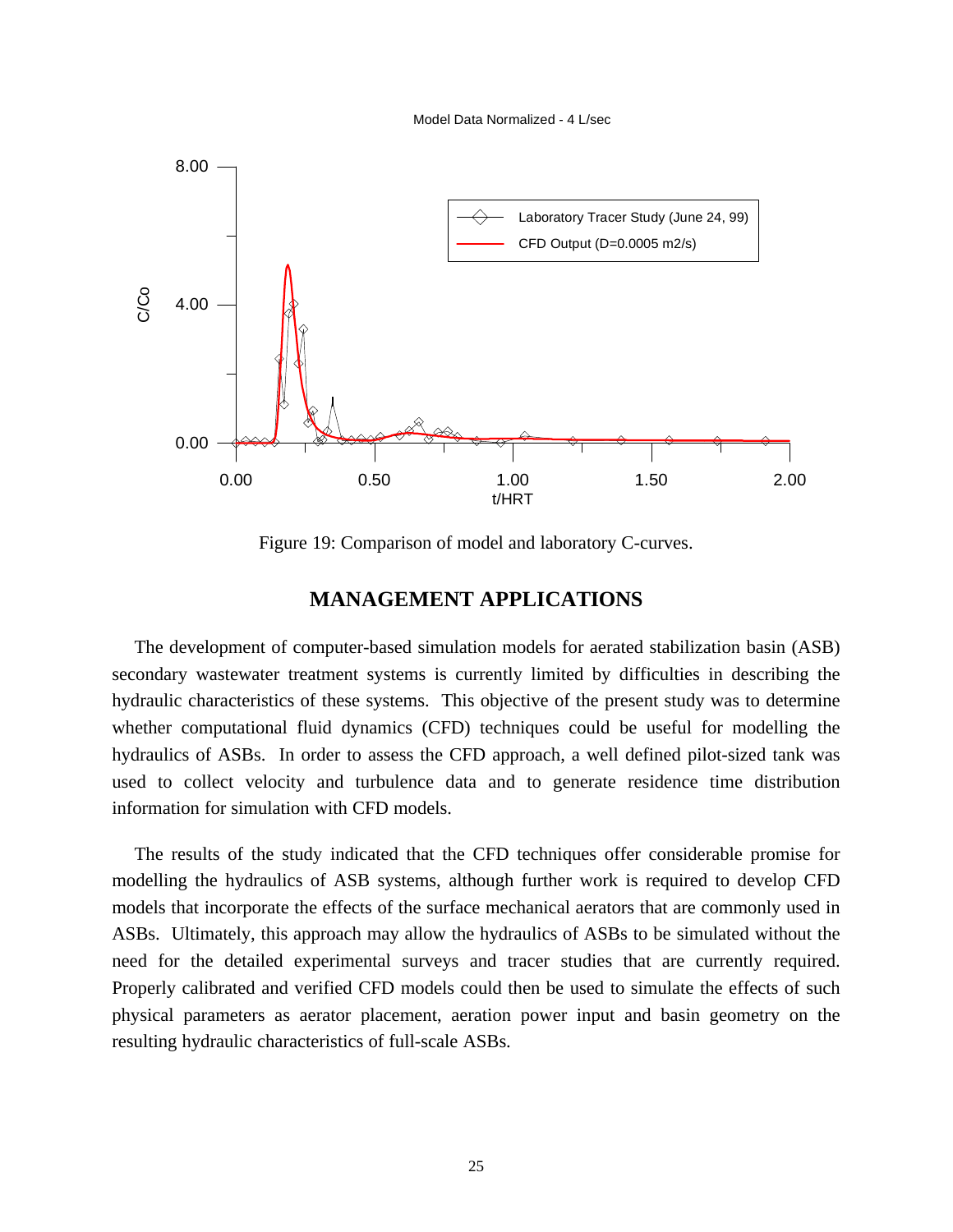## **CONCLUSIONS AND RECOMMENDATIONS**

#### **Conclusions**

It was the objective of this study to examine the potential of modeling ASBs with computational fluid dynamics, using data generated with a laboratory scale apparatus. This analysis was primarily investigative, examining a variety of analytical and modeling approaches. The project was successful in that the apparatus was constructed and tested in a variety of ways, including still basin analysis for aerator impacts, tracer studies on a modified flow-through basin with a variety of flow rates and aeration levels, and reasonably successful fluid flow modeling and species transport.

The construction of the aerator and the basin was completed with a good degree of care to ensure a range of flow rates and mixing that ensured reasonable similarity with actual ASBs. True similarity was difficult to accomplish due to the splashing and other scale issues, but the range of flow rates of the scale apparatus seemed to produce a good variety of mixing conditions.

The trends presented regarding turbulence profiles in the still basin analysis were inconclusive and the difficulty in resolving flow continuity with the vertical plane sampling technique presented analytical difficulties. However, the analysis did provide insight into the extent of the complexity of the flow imparted by aeration. Additionally, it was found that the method employed to approximate the dispersion number profiles must be refined and tested, so that some mixing characteristics might be used in a CFD mixing model.

The FLUENT flow modeling was a success in that it predicted the velocity measurements in the basin with a good degree of accuracy. The variety of techniques employed to refine the solution were reasonably successful, with a turbulent model with a parabolic inlet profile providing the most accurate results. The modeling might have benefited from the inclusion of more realistic governing equations, namely equations that accounted for the shear stress from the basin floor.

The manufactured CFD code for species transport was also fairly successful. The model was developed successfully with an accurate replication of the analytical advection-dispersion cases. However, when combined with the modified flow results acquired from FLUENT, the results suffered from mass conservation losses. It is suspected that the mass losses are likely due to the continuity errors associated with the flow field and/or a steady-state dispersion out of the inlet. These problems could be addressed by converting the flow fields to a structured grid with a more complex routine and by coding in a strict flux restriction at the model inlet. The reproduction of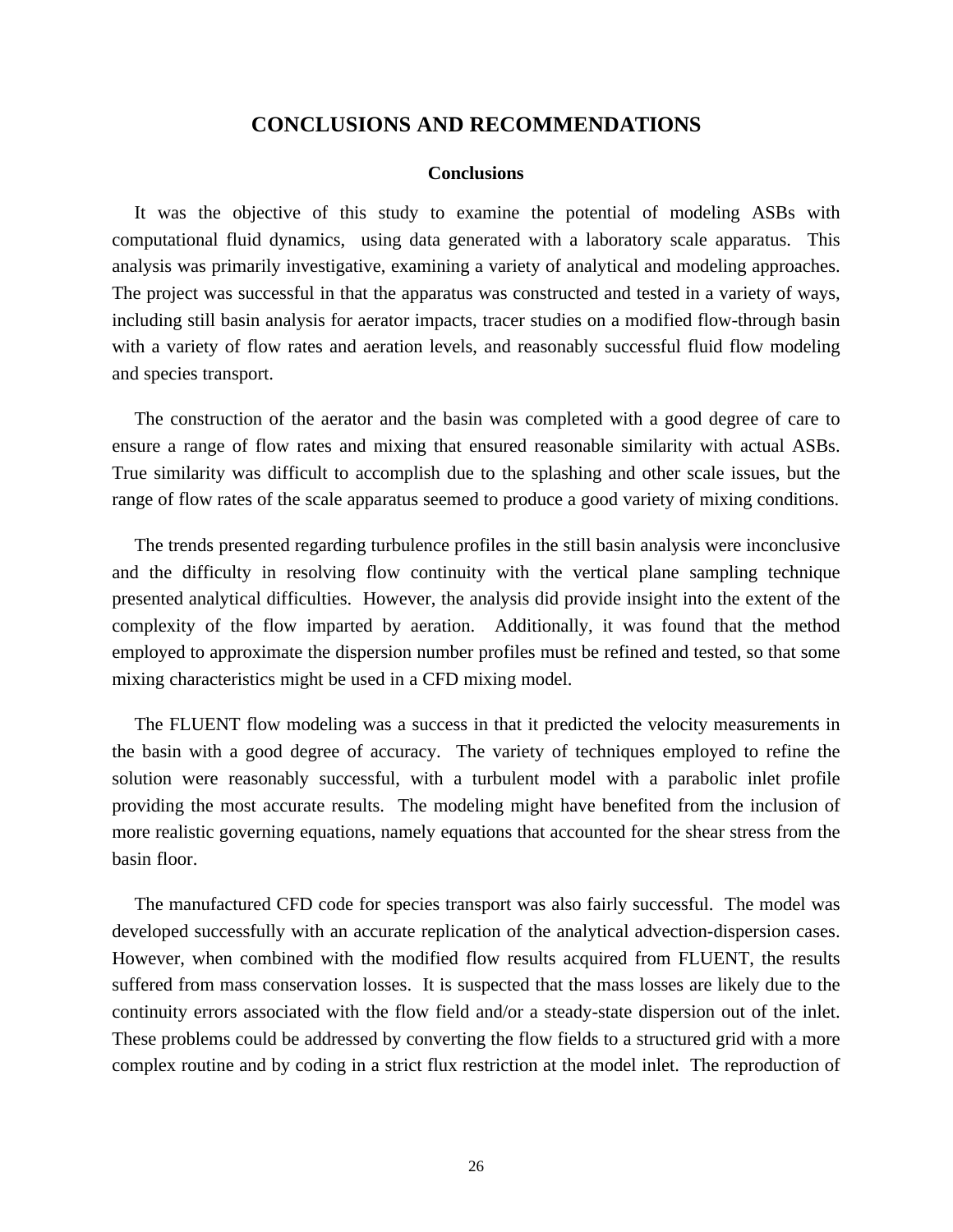the shape of the RTD from the tracer studies without aeration was quite good, although a mass correction was required to make such a comparison.

## **Recommendations**

The following list outlines some of the recommendations for further study:

- 1. It is recommended that more data be collected in the still basin study. With enough velocity profiles it might be possible to elucidate trends in turbulent time scale or dispersion numbers as related to the flow through the aerator and the distance of sampling point from the aerator.
- 2. The resolution flow continuity in the still basin data is also an issue of great importance. It could be worth investigating whether continuity can be resolved at all using the ADV within the basin, with a series of time-averaged point data. A detailed examination of a small area within the basin in three dimensions (rather than two) may yield more fruitful results.
- 3. The still basin aeration analysis might also benefit from examining the flow fields introduced by an aerator close to a wall boundary. If it could be found that the profiles of turbulent diffusion could be mapped to a 2D CFD model then knowledge of the impacts of boundaries would be valuable.
- 4. The tracer studies could be improved upon primarily through further data collection. However, the mixing impacts of other factors such as a change in water depth, the introduction of baffles or the placement of the aerator would also be of interest.
- 5. The FLUENT modeling could be improved upon by attempting to incorporate the shear stress at the bottom of the basin either through the introduction of the stress to the twodimensional equations or through three-dimensional flow modeling.

The CFD scalar transport model could be improved upon by examining the lack of mass conservation associated with the model and determining which phenomena are the causes. The model could also be improved by including turbulent transport into the dispersion model and including a technique to include space-variable dispersion into the model that could approximate the influence of aerators.